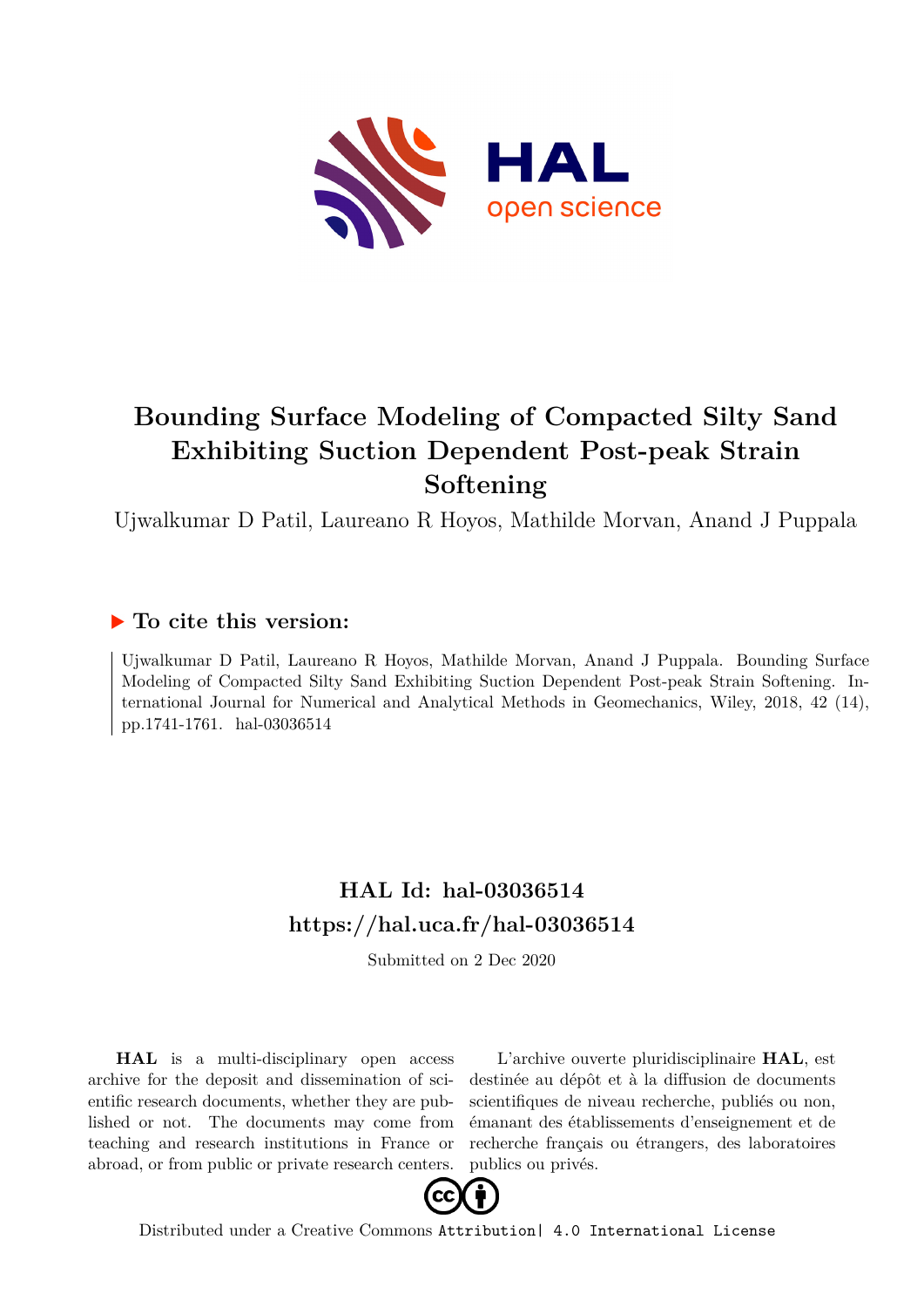# Bounding Surface Modeling of Compacted Silty Sand Exhibiting Suction Dependent Post-peak Strain Softening

Ujwalkumar D. Patil<sup>1</sup>, Laureano R. Hoyos<sup>2</sup>, Mathilde Morvan<sup>3</sup> and Anand J. Puppala<sup>4</sup>

### SUMMARY

 This article focuses on modeling the strain hardening-softening response of statically compacted silty sand as observed from a comprehensive series of suction-controlled, consolidated-drained triaxial tests accomplished in a fully-automated, double-walled triaxial test system via the axis- translation technique. The constitutive model used in this work is based on the theory of Bounding Surface (BS) plasticity, and is formulated within a critical state framework. The essential BS model parameters are calibrated using the full set of triaxial test results and then used for predictions of compacted silty sand response at matric suction states varying from 50 to 750 kPa. Complementary simulations using the Barcelona Basic Model (BBM) have also been included, alongside BS model predictions, in order to get further enlightening insights into some of the main limitations and challenges facing both frameworks within the context of the experimental evidence resulting from the present research effort. In general, irrespective of the value of matric suction applied, the BBM performs relatively well in predicting response at peak

l <sup>1</sup> Faculty Research Associate (Corresponding Author), Department of Civil Engineering, University of Texas at Arlington, Arlington, Texas 76019. E-mail: [ujwalkumar.patil@uta.edu](mailto:ujwalkumar.patil@uta.edu)

 Professor, Department of Civil Engineering, University of Texas at Arlington, Arlington, Texas 76019. E-mail: [lhoyos@uta.edu](mailto:lhoyos@uta.edu)

<sup>&</sup>lt;sup>3</sup> Assistant Professor, Clermont Université, Université Blaise Pascal, Institut Pascal, BP 10448, F-63000 Clermont-Ferrand , CNRS, UMR 6602, Institut Pascal, F-63171 Aubière, France. E-mail: [mathilde.morvan@univ-bpclermont.fr](mailto:mathilde.morvan@univ-bpclermont.fr)

<sup>&</sup>lt;sup>4</sup> Professor, Department of Civil Engineering, University of Texas at Arlington, Arlington, Texas 76019. E-mail: [anand@uta.edu](mailto:anand@uta.edu)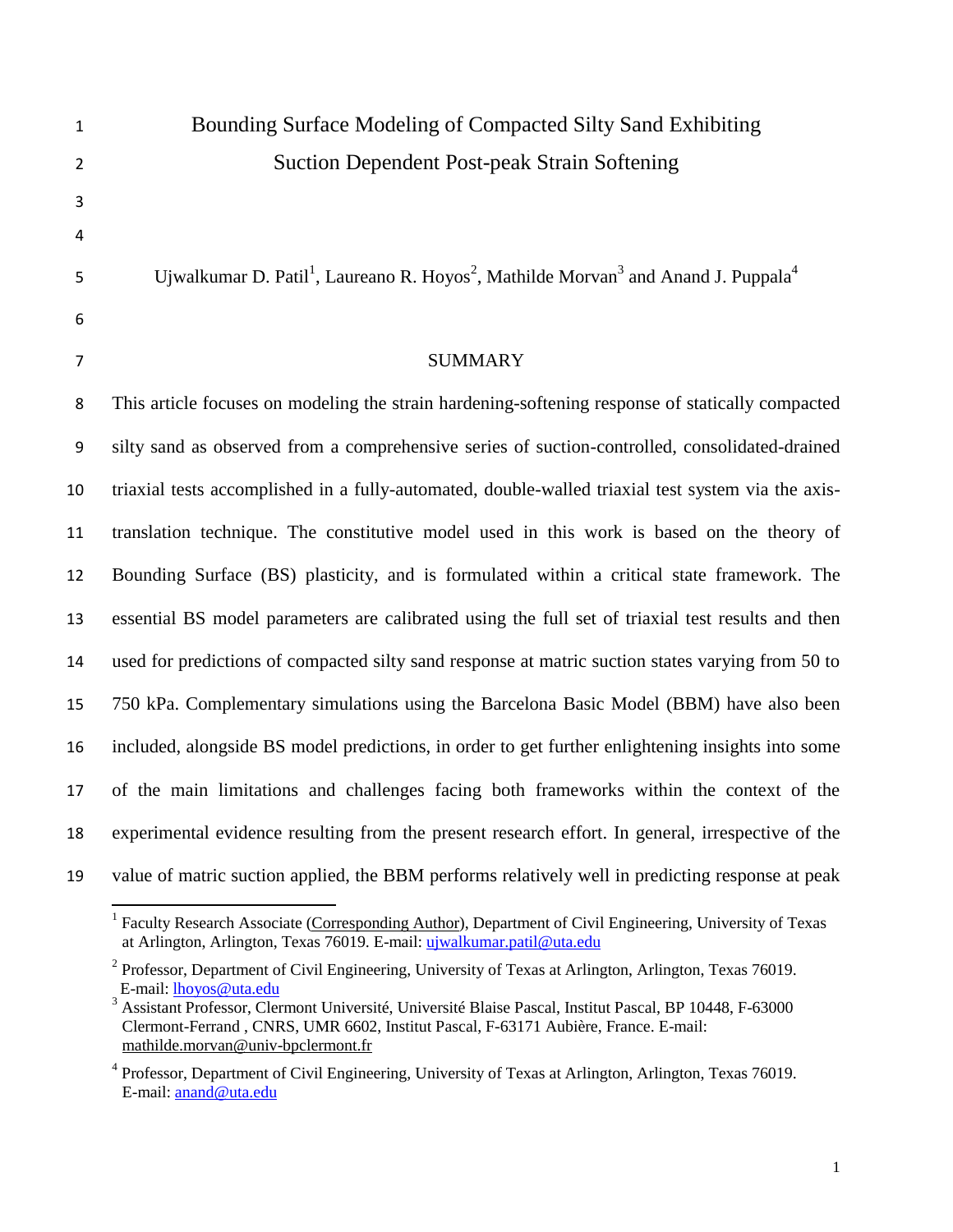and critical state failure under low net confining pressure while the BSM performs relatively well under high net confining pressures.

 **Keywords:** unsaturated soil, matric suction, triaxial testing, dilatancy, strain-softening, elastoplasticity

- 
- 

#### 1. BACKGROUND AND SCOPE

 Over-consolidated and compacted silty sand type soil upon shearing are most likely to manifest the strain-induced post-peak softening along with the suction-induced dilatational volume change. Strain softening in saturated soil during shearing has been attributed to either damage to the soil structure, i.e. localization, or to the dilation, i.e. increase in volume [1]. However, hydro-mechanical response of unsaturated soil becomes complicated due to multi- phase interaction between air-solids, water-solids and air-water interface within void space of the soil skeleton. The variation of pressure difference across air-water interface at grain point contact varies with degree of saturation and contributes largely to hydro-mechanical response of soil, provided the water phase is continuous.

 However, at high suction, i.e. beyond residual suction, the water phase is no longer continuous and hence the same cannot hold true. Key data set on stress-strain response, especially the one obtained via suction-controlled triaxial testing, not only plays a crucial role in accurate assessments of unsaturated soil strength-deformation but is also essential in subsequent validation of predictive models. The experimentally validated model could further be incorporated within finite element codes to study complex soil-structure interaction of man-made structures.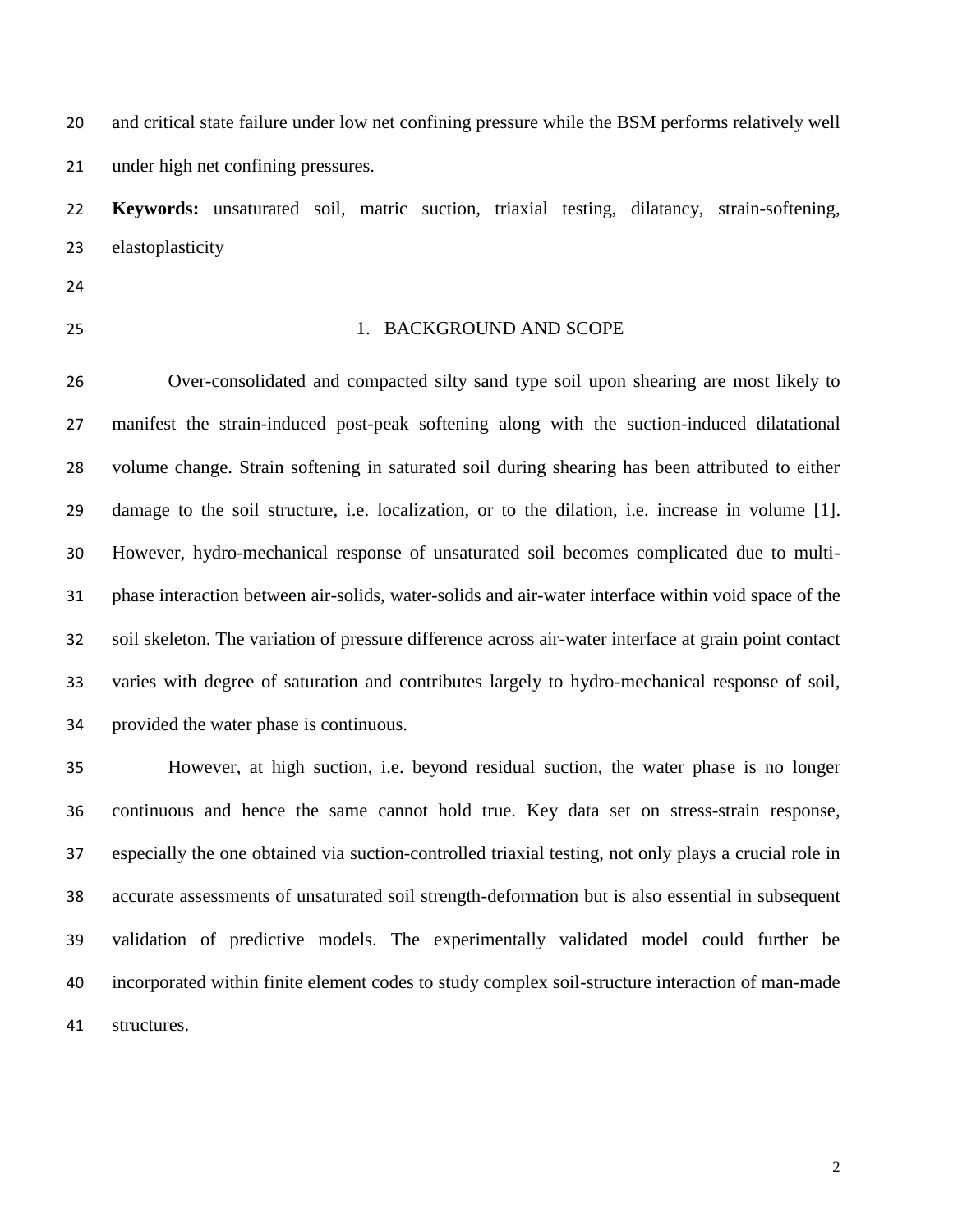Alonso *et al*. [2] extended the classic Cam-Clay model to unsaturated soils based on critical state framework and could explain the wetting induced collapse phenomenon along with being able to reasonably simulate the compressive volume change and strain-hardening type triaxial response. Since then, despite efforts by many researchers in fine tuning and improving this seminal model, none of them have been able to successfully reproduce the strain-induced softening and the stress-induced dilatancy observed in heavily overconsolidated soils when compacted and tested under unsaturated state.

 Bounding Surface (BS) plasticity theory was initially developed to simulate plasticity in 50 metals [3] and was soon extended to different geomaterials such as cohesive soils [4–6]; sands [7, 8]; pavement base materials [9]; geosynthetic reinforced material [10, 11]; concrete [12]; and rockfill materials [13, 14]. The BS theory underwent further simplification and refinement by 53 several researchers [5–7, 15–19].

 Bardet [7] introduced a comprehensive BS framework for soils, including nine material constants, and was quite successful in reproducing the complex post-peak strain softening and dilatational response of dry and saturated sands under conventional triaxial stress paths. However, unsaturated soil behavior differs from that of saturated soil because of the presence of a contractile air-water interphase across which a pressure balance is created between the pore-air and pore-water phases within the soil matrix, also known as matric suction [20]. Extensive experimental evidence has clearly demonstrated the paramount influence of matric suction on the stress-strain-strength response of unsaturated soils.

 Russell and Khalili [21] were among the first to extend the BS plasticity theory to unsaturated soils within a critical state framework using concept of effective stress and taking into account the particle crushing associated with shearing. The model was calibrated using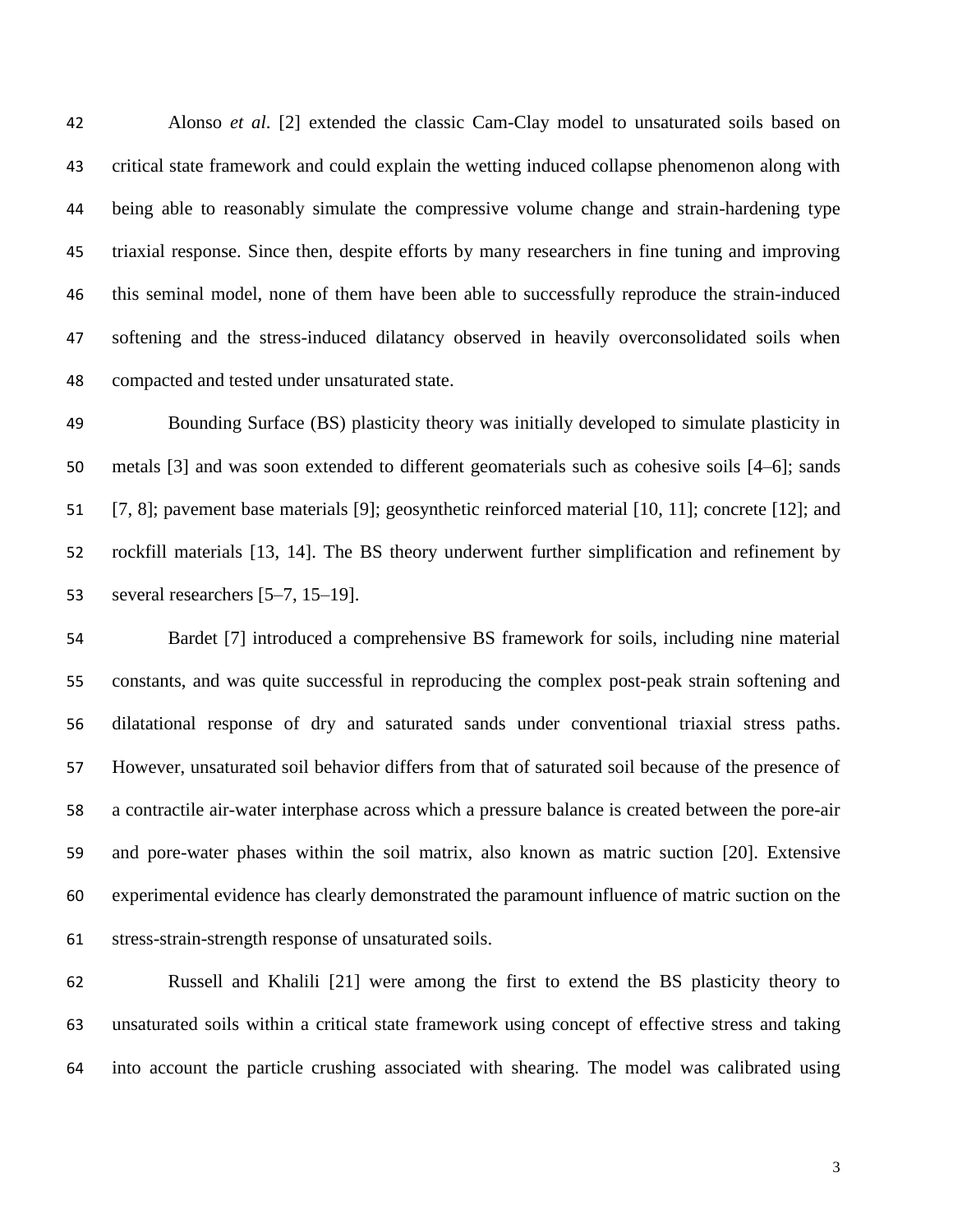results from triaxial compression tests on speswhite kaolin reported by Wheeler and Sivakumar [22], as well as triaxial compression and oedometric tests on kurnell sand with no fines reported by Russell [23].

 More recently, Morvan et al. [24] presented an extension of Bardet's [7] original BS framework with the aim of simulating post-peak softening of unsaturated soils using 12 constitutive parameters. The extended BS framework allowed them to reproduce, with reasonable accuracy, all the following: 1) increase in shear strength with increasing suction; 2) volumetric collapse or slight rebound upon wetting, depending on mean stress level; and 3) post- peak softening and gradual transition from contractant to dilatant nature of volume change during continuous shearing. However, the calibration and validation of the extended BS framework have been based on a limited set of experimental data obtained from suction- controlled triaxial tests on dense Kurnell sand [23], Jossigny silt [25], and Speswhite Kaolin [26, 27]. These limited studies suggest a need for additional experimental evidence on different types of soils, particularly heavily overconsolidated soils, for a more thorough and conclusive validation of the extended BS framework, a chief motivation for the present work.

- 
- 

#### 81 2. EXPERIMENTAL PROGRAM

#### *2.1. Test Material*

 The soil used in the present work is an intermediate geomaterial, hence neither a perfect sand, silt or clay, and tested in a very dense state, thus making it a suitable material to assess the suitability of the extended BS framework introduced by Morvan et al. [24] for overconsolidated, cohesive-frictional soils.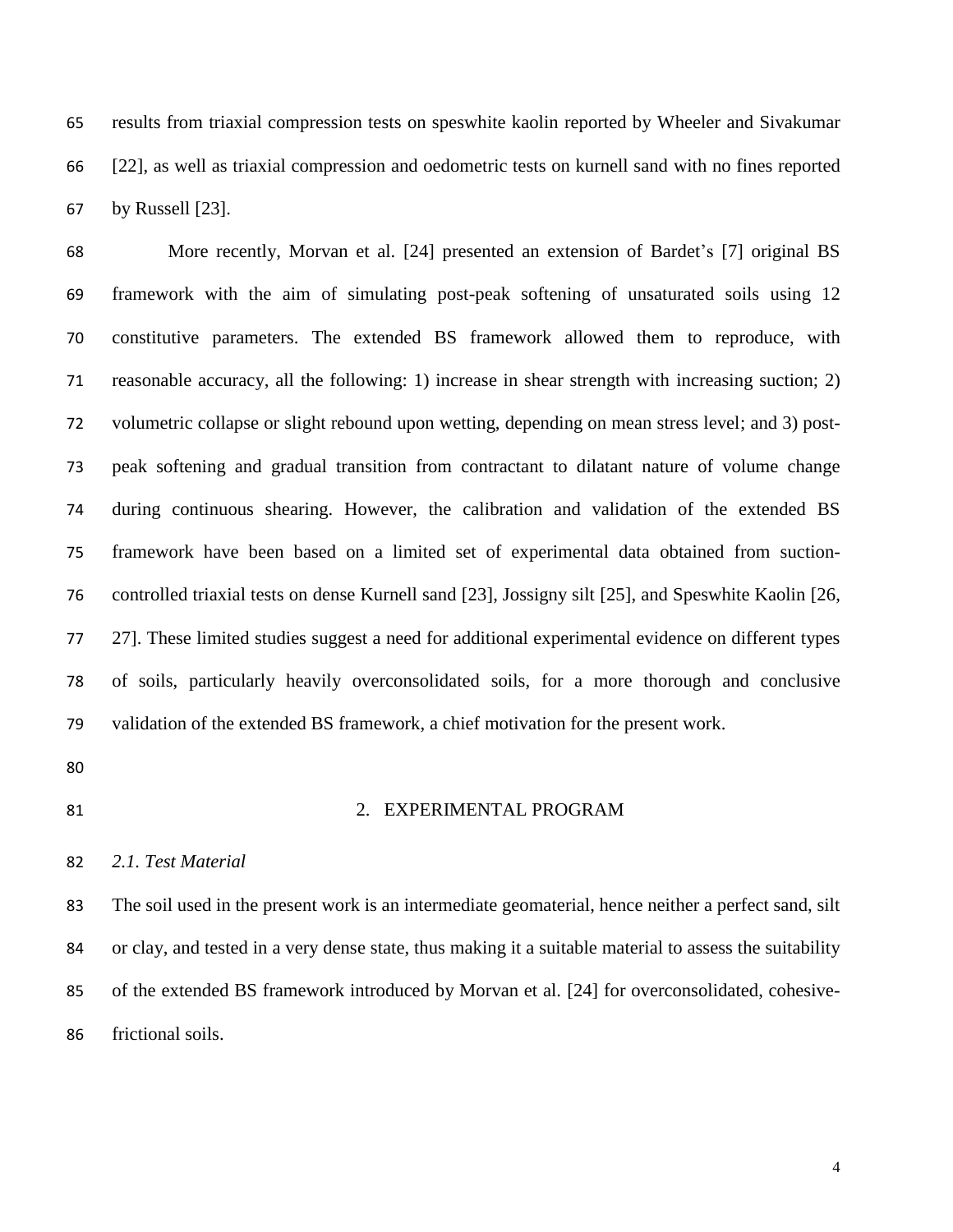The test material used is classified as a poorly graded silty sand (SM) with clay, according to the 88 Unified Soil Classification System (USCS), with a standard proctor dry density of 1.87  $g/cm^3$ , 89 optimum water content of 12.2% and specific gravity of soil solids,  $G_s = 2.67$ . It is well known that the structure and fabric of a test specimen gets altered by the type of compaction method and hence tends to influence the subsequent shear response. In the present work, a stress-controlled approach was used to produce compacted specimen with an artificially induced over-93 consolidated stress history. Target density of approximately  $1.87$  g/cm<sup>3</sup>, corresponding to  $+2\%$  wet of Proctor optimum, was achieved by compacting each specimen in nine equal lifts, each lift being axially stressed in a split mold to a maximum vertical stress equal to 1600 kPa. The specimen produced had initial voids ratio varying between 0.46-0.48 and approximate air entry value between 8-10 kPa [28].

#### *2.2 Experimental Variables*

 Strength tests were conducted using a fully-automated double-walled triaxial test equipment that accommodates the essential modifications for unsaturated soil testing, including high-air-entry (HAE) ceramics in the bottom pedestal; pore-water pressure control; pore-air pressure supply via the top cap; and diffused-air flushing assembly, as shown in Fig. 1. A panoramic view of the entire test set-up is shown in Figure 2.

 A comprehensive series of saturated and unsaturated consolidated drained (CD) triaxial tests on statically compacted silty sand specimens was performed. The axis-translation technique was used to impose and control matric suction in the range of 0 to 750 kPa (*s* = 0, 50, 250, 500 108 and 750 kPa). Three net confining pressures,  $(\sigma_3 - u_a) = 100$ , 200 and 300 kPa, were applied. Detailed protocols on soil preconditioning, pore-fluid equalization, s-controlled isotropic loading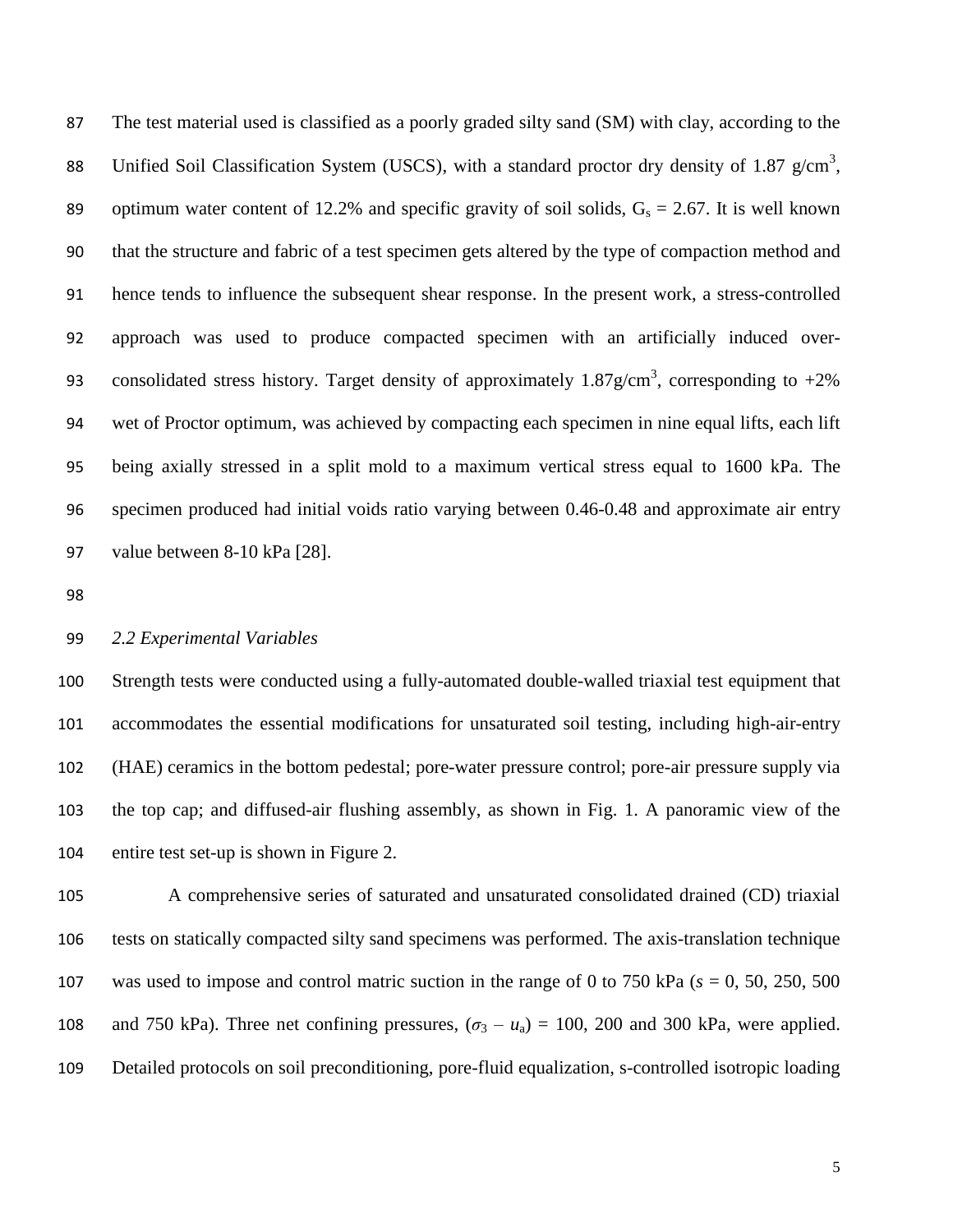and monotonic shear loading, capability of test equipment to replicate test results and other test related methodology are described by Patil [28].

#### 3. SILTY SAND RESPONSE FROM SUCTION-CONTROLLED TRIAXIAL TESTING

#### *3.1. Effect of Net Confining Pressure at Constant Matric Suction*

 Test results from suction-controlled CTC (Conventional triaxial compression) tests under 116 constant matric suction,  $s = 250$  kPa, and under three net confining pressures,  $(\sigma_3 - u_a) = 100$ , 200 and 300 kPa, are shown in Figure 3. A negative sign in the volumetric strain response represents dilating volume change, while a positive sign indicates compressive type behavior. 119 The convention used to designate the specimen is  $CD_{x-y}$  where "CD" denotes the consolidated 120 drained test; "x" represents the net confining pressure  $(\sigma_3 - u_a)$ , while "y" represents the imposed constant suction (*s*).

 As expected, Figure 3(a) clearly indicates an increase in stiffness (initial and subsequent tangent modulus), as well as brittleness, with increasing confinement. Post-peak reduction in deviator stress, also known as strain-softening type behavior, was also observed. Moreover, an increase in net confinement pressure is expected to cause higher compression of the specimen and hence suppress the amount of dilation. This is clearly manifested in Figure 3(b), where dilation is significantly suppressed with an increase in confining pressure from 100 to 300 kPa. Such type of stress-strain and volume change response are typical of relatively dense and overconsolidated soils, as is the case of statically compacted silty sands [21, 29]. On the other hand, triaxial tests performed on saturated specimens of compacted silty sand (*s* = 0) resulted in 131 compressive type behavior. Similar response was observed by previous researchers [21, 30–33].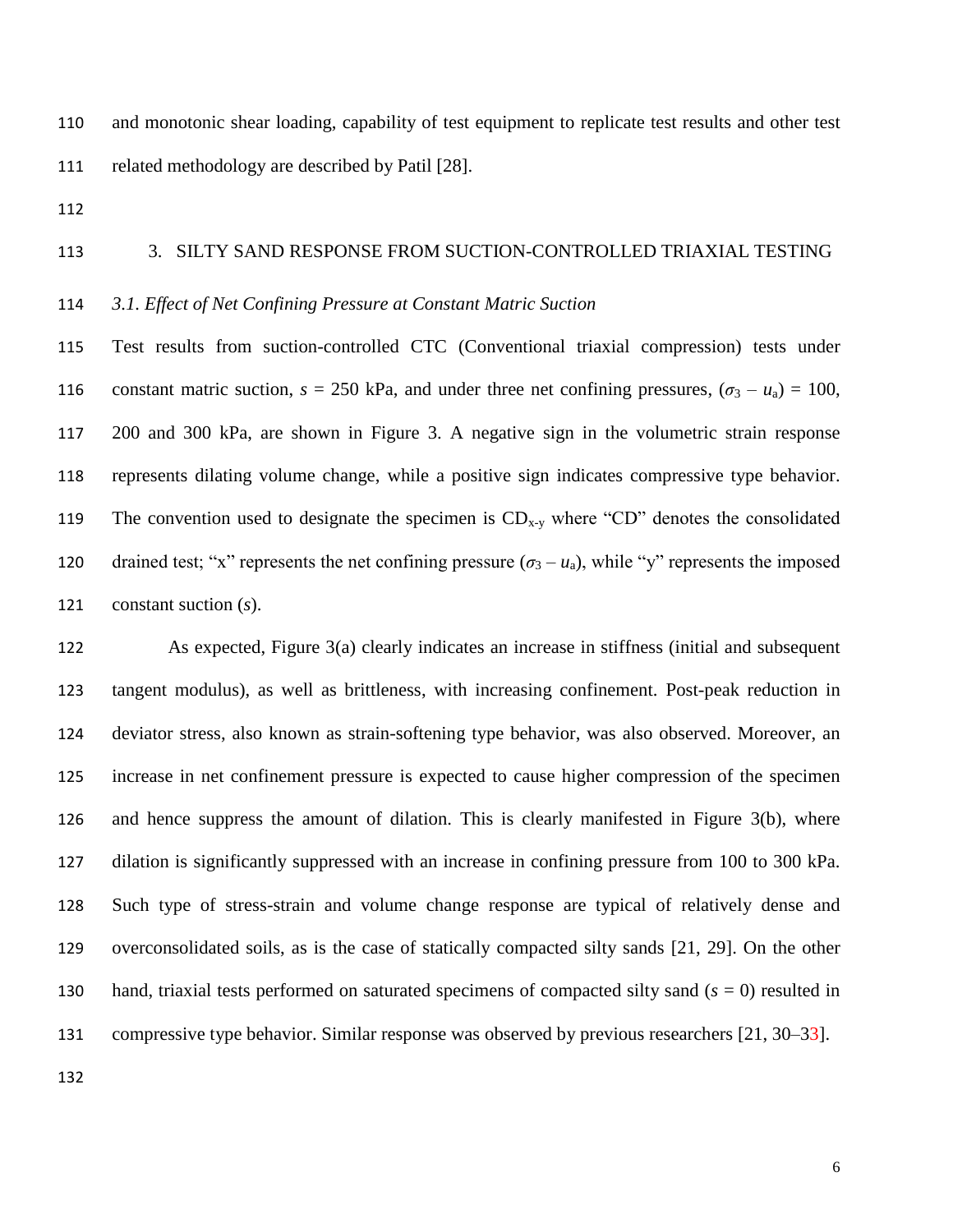#### *3.2. Effect of Matric Suction at Constant Net Confining Pressure*

 Results from suction-controlled CTC tests conducted on compacted silty sand specimens, under 135 varying matric suction states,  $s = 0$ , 50, 250, 500, and 750 kPa, and constant net confining 136 pressure,  $(\sigma_3 - u_a) = 100$ , are shown in Figure 4. In these figures, the change from strain- hardening type behavior, as seen in saturated specimens (*s* = 0), to strain-softening type response, due to the introduction of matric suction in all unsaturated specimens, is readily manifest. The amplitude of strain-softening increases and the specimen fails at lower axial strain, while taking less axial strain to reach critical state, with increasing matric suction, as shown in Fig. 4(a).

 Figure 4(b) shows a rather drastic change in volumetric response, from compressive to dilational type behavior, with the imposition of a matric suction of magnitude as low as 50 kPa. Matric suction tends to increase the initial stiffness and the apparent cohesion between individual soil particles so that the particles all together during shearing tend to ride over one another instead of undergoing slippage, resulting in an increase in volume (i.e. dilation). However, the rate of dilation decreases as the air-water menisci gets destroyed with continued shearing beyond peak stress, and the specimens get softened back to critical state, at which point they are expected to exhibit only shear deformations (plastic flow) without further change in strength or volume. All the test specimens were observed to develop multiple shear bands while simultaneously bulging at the center as the shearing continued [28].

 In addition, experimental results indicate that an increase in matric suction has more influence on peak shear stress than on critical shear stress. Continued shearing beyond peak shear stress tends to weaken and subsequently destroy the matric suction effect around soil grains due to perturbation caused to air-water menisci interface. This phenomenon can be attributed to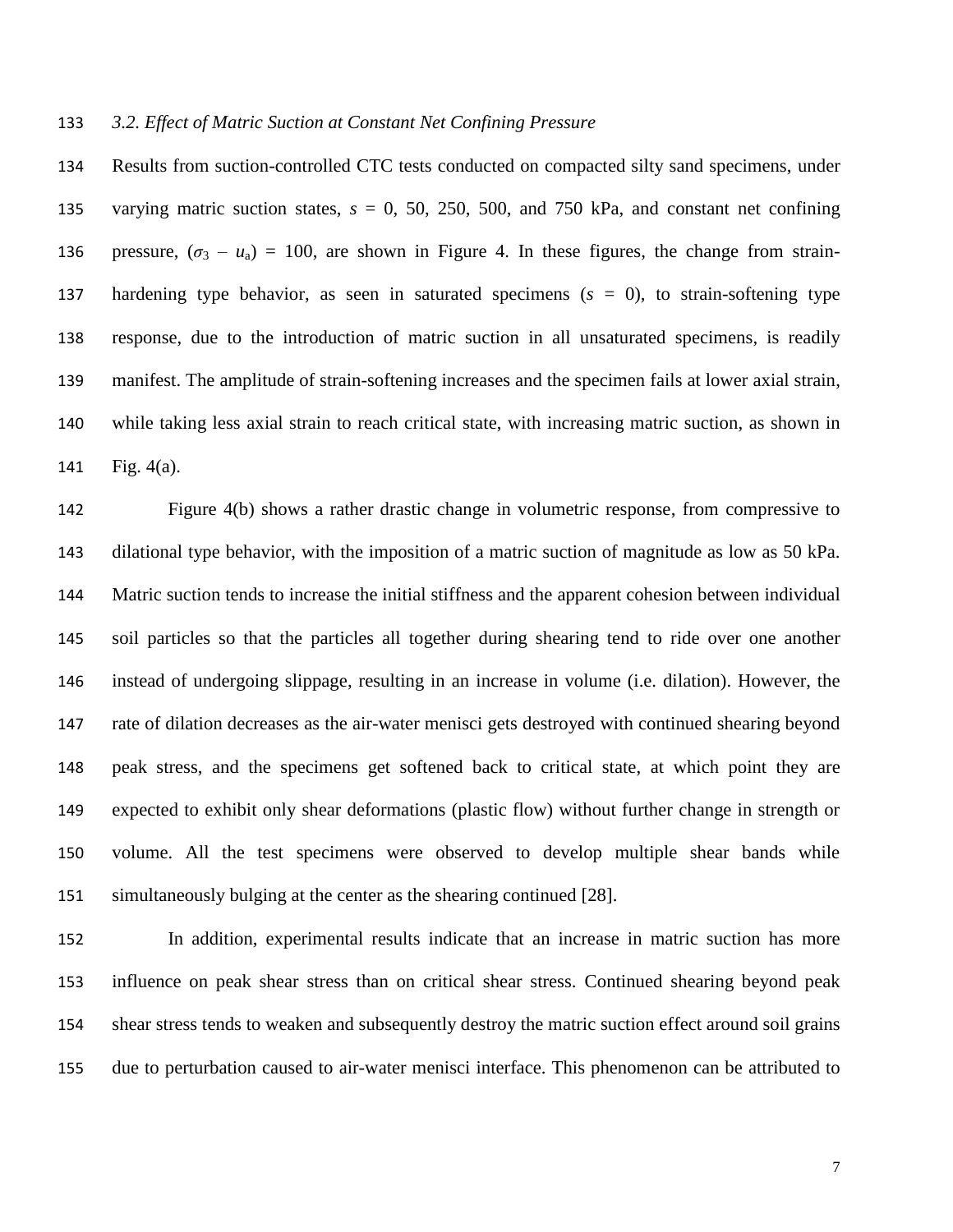the observed experimental softening of stress, the amplitude of which depends largely on the magnitude of suction imposed, ultimately resulting in peak strength being more affected by matric suction than by critical or large strain strength.

#### 4. CONSTUTIVE MODELING OF OVERCONSOLIDATED SILTY SAND RESPONSE

#### *4.1. Bounding Surface Model: General Framework*

 The original framework of the Bounding Surface Model (BSM), particularly the one introduced by Morvan et al. [24] for unsaturated soils, has proved reasonably efficient in modeling both compressive volumetric response and strain-induced hardening. These behaviors are typically observed in normally and lightly overconsolidated soils. However, this BSM framework also has the potential to reproduce dilational volumetric response and strain-induced softening that are typically observed in heavily overconsolidated soils subjected to suction-controlled monotonic shearing. Furthermore, it is possible with BSM to capture the gradual transition between elastic and elasto-plastic soil response. The chief motivation for present work was to finetune and refine the original BSM to predict the stress-strain and volume change response and compare it with the one obtained via suction-controlled triaxial testing from present research. Since the tests to be modeled are performed at constant suction and the volumetric variations of the sample are low, we chose not to use the fully coupled version taking into account water retention curve hysteresis and its dependency on void ratio.

*4.2. Effective Stress: Definition and Radial Mapping*

177 The effective stress,  $\sigma'$ , is expressed in terms of the equivalent pore pressure,  $\pi$ , as defined by Pereira et al. [34], and hence is given as follows: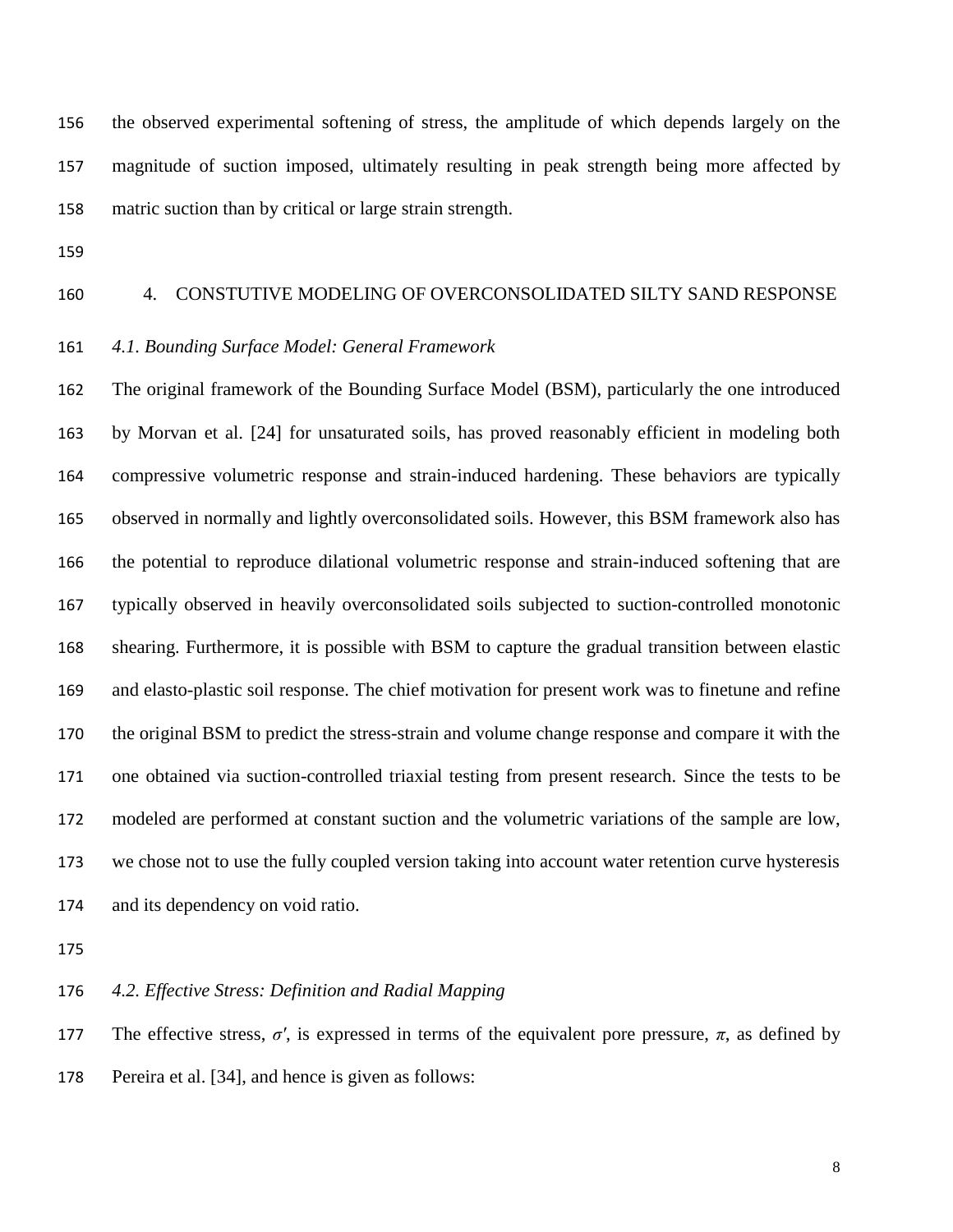$$
\sigma' = \sigma + \pi(s)\mathbf{1} \quad \text{with } \pi(s) = -u_a + sS_r + \frac{2}{3} \int_{S_r}^1 s(S) dS \tag{1}
$$

179 As previously mentioned, the model introduced by Morvan *et al.* [24] to simulate unsaturated 180 soil response is essentially an extension of the BS model postulated by Bardet [7] for saturated 181 soils, and hence is based on the bounding surface theory within a critical state framework. 182 Therefore, due consideration is given to the existence of a limit state line (LSL) in the *pʹ*, *q* plane 183 that defines an upper bound to the stress ratio  $\eta_p = q/p'$ , as illustrated in Fig. 5. The plastic 184 modulus is forced to be dependent on the distance  $\delta$  between the current stress state  $\sigma'$  and its 185 image-point,  $\bar{\sigma}$  obtained by projection on the distance  $\delta$  between the current stress state  $\sigma'$  and its

186 image-point, obtained by projection on a surface called bounding surface, as shown in Figure 5.

187 Radial mapping technique [7], also illustrated by Yu [29], is used to define the image-

188 point  $\bar{\sigma}'$  of the actual stress  $\sigma'$  on the bounding surface BS, via a translation vector, by extending

189 the line linking the origin to the point  $\sigma'$  until it cuts the bounding surface (Fig. 5). Further details 190 on the classic BS formulation have been presented by Dafalias and Herrmann [5], Crouch et al. 191 [35], Manzari and Dafalias [36], Russell and Khalili [21], and Yu [29].

192

#### 193 *4.3. BSM Framework in Triaxial Stress Space*

194 Classic triaxial test variables are used for cylindrical symmetry and triaxial stress space to define 195 the mean net stress  $(p')$ , deviatoric stress  $(q)$ , peak state line (PSL) slope  $(\eta_p)$ , and critical state 196 line (CSL) slope (*M*), which are expressed as follows:

$$
p' = \frac{1}{3} (\sigma'_{1} + 2 \sigma'_{3}), \ q = \sigma'_{1} - \sigma'_{3}, \qquad \eta_{p} = \frac{q_{p}}{p'_{p}}, \qquad M = \frac{q_{cs}}{p'_{cs}}
$$
 (2)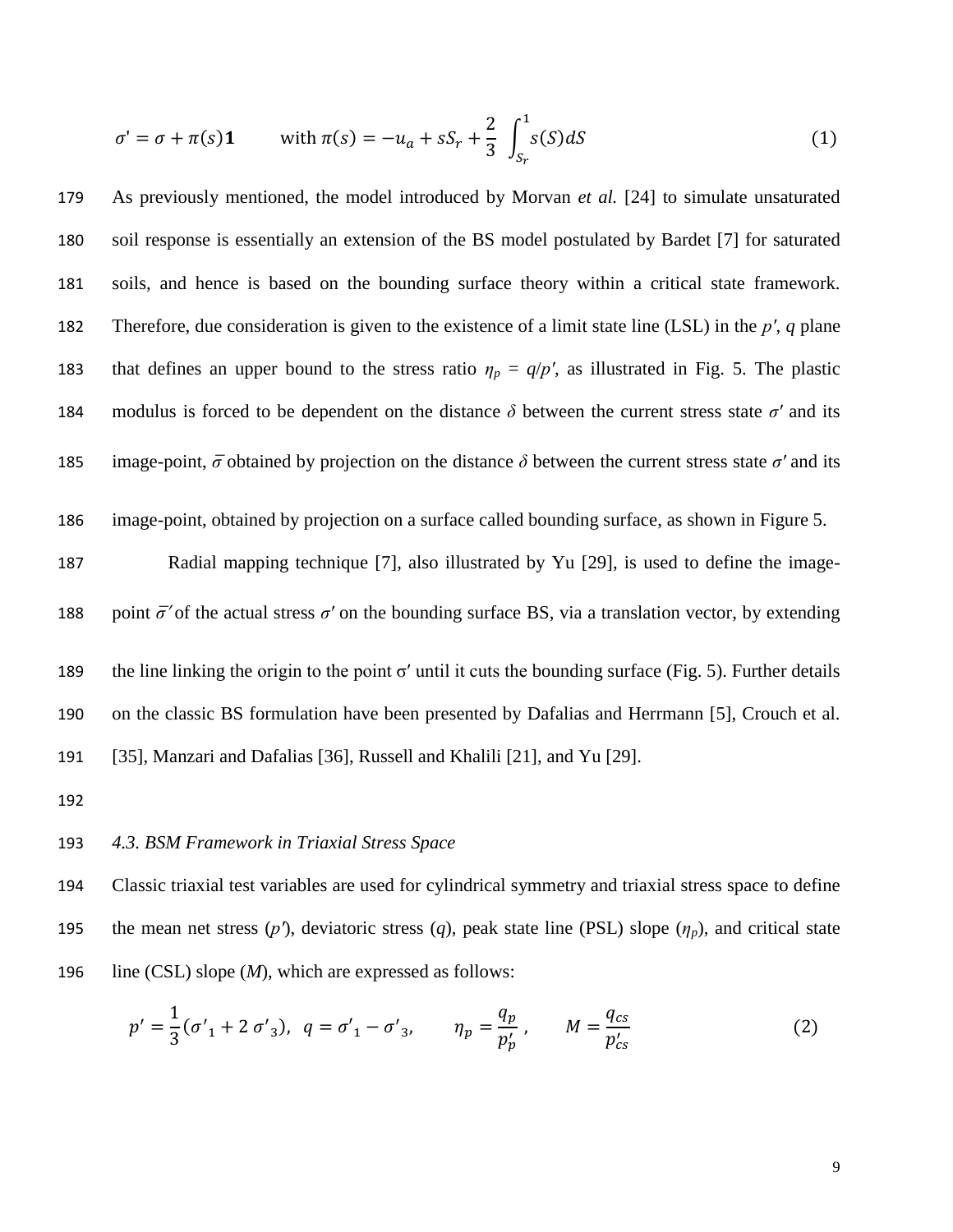Different variables/parameters used are defined in the list of symbols at the end of paper. In this work, peak state line (PSL) is used exchangeable to limit sate line (LSL), as shown in Fig. 5. A third line, identified as the characteristic state line (CL), which marks a transition from contractant to dilatant volume change behavior during initial stages of shear loading, is also postulated.

202 The conjugated variables in *p'*, *q* plane is volumetric and deviatoric strains,  $\varepsilon_p$  and  $\varepsilon_q$ , 203 which are respectively defined as follows:

$$
\varepsilon_p = \varepsilon_1 + 2 \varepsilon_3, \qquad \varepsilon_q = \frac{2}{3} (\varepsilon_1 - \varepsilon_3)
$$
 (3)

204 The total strain is assumed to be divided into elastic and plastic parts:

$$
\varepsilon_p = \varepsilon_p^e + \varepsilon_p^p, \qquad \varepsilon_q = \varepsilon_q^e + \varepsilon_q^p \tag{4}
$$

205 The BS yield function represents an ellipse-shape yield surface in *pʹ*:*q* plane (Fig. 5), beyond 206 which plastic compression occurs on account of increased stress or decreased suction, and is 207 defined as follows:

$$
f(\bar{p}', \bar{q}, \varepsilon_p^p, s) = \left(\frac{\bar{p} - A_\pi}{\rho - 1}\right)^2 - \left(\frac{\bar{q}}{M}\right)^2 - A_\pi{}^2
$$
\n<sup>(5)</sup>

208 The stress image obtained by the radial mapping, as shown in Fig. 5, can be defined as follows:

$$
\bar{p}' = \gamma A_{\pi}, \quad \bar{q} = \gamma x M A_{\pi}, \qquad x = \frac{q}{M p' + q_0} \tag{6}
$$

$$
\gamma = \frac{(1 + (\rho - 1)\sqrt{1 + x^2\rho(\rho - 2)}}{1 + (\rho - 1)^2 x^2}
$$
\n(7)

209 Employing the regular concept and the definitions of plastic multiplier  $\zeta$  and plastic modulus  $H_b$ , 210 the following can be established:

$$
\frac{\partial f}{\partial \varepsilon_p^p} \frac{\mathrm{d}\varepsilon_p^p}{\left\| \frac{\partial f}{\partial \bar{\sigma}} \right\|} = -H_b \, d\zeta \tag{8}
$$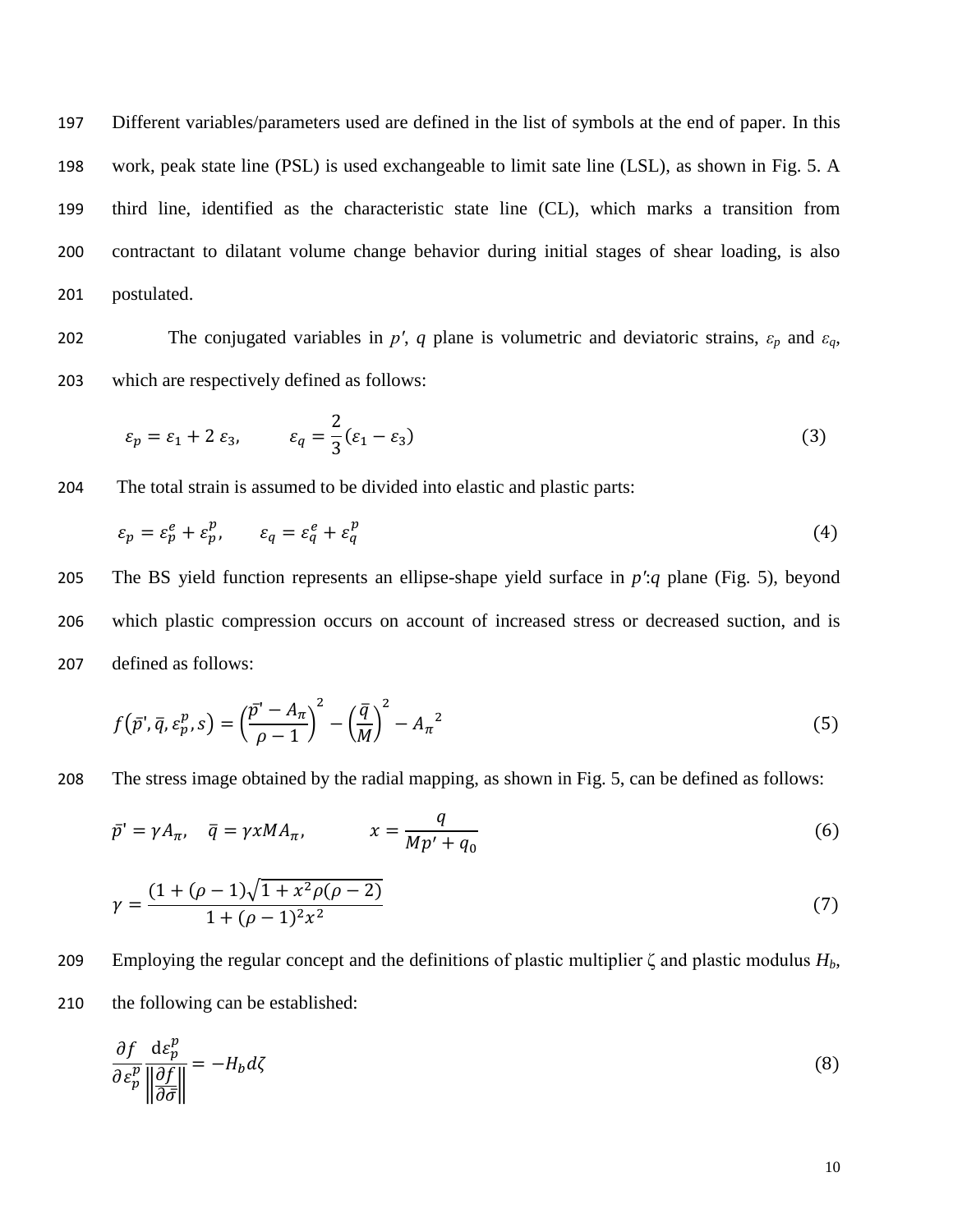211 The gradient of *f* contains 3 terms, i.e. the partial derivatives with respect to  $\vec{p}'$ ,  $\vec{q}$ , and *s*:

$$
\frac{\partial f}{\partial \bar{\sigma}'} = \left\{ \frac{\partial f}{\partial \bar{p}'}; \frac{\partial f}{\partial q}; \frac{\partial f}{\partial s} \right\}^{\mathrm{T}}
$$
(9)

212 After few simplifications, the 3 components of the exterior normal at the image-point can be 213 expressed as follows:

$$
\eta_p = \frac{\partial f}{\partial \bar{p}'} / \left\| \frac{\partial f}{\partial \bar{\sigma}} \right\| = \frac{M(\gamma - 1)}{g} \tag{10}
$$

$$
\eta_q = \frac{\partial f}{\partial \bar{q}} / \left\| \frac{\partial f}{\partial \bar{\sigma}'} \right\| = \frac{(\gamma x (\rho - 1))^2}{g} \tag{11}
$$

$$
\eta_s = \frac{\partial f}{\partial s} / \left\| \frac{\partial f}{\partial \bar{\sigma}} \right\| \tag{12}
$$

with: 
$$
g = \|\frac{\partial f}{(\partial \bar{\sigma}')} \| \frac{M(\rho - 1)^2}{2A_{\pi}}
$$
 (13)

214 When the stress point is on the bounding surface, the plastic modulus is given by:

$$
H_b = \frac{1 + e_0}{\lambda(s) - \kappa} \frac{Al_1(s)}{g^2} M^2(\gamma - 1)[\gamma + \rho(\rho - 2)]
$$
\n(14)

215 where  $\kappa$  is the volumetric deformability and  $e_0$  is the initial void ratio. On the other hand, if the 216 stress point lie within the bounding surface, an additional term  $H_f$  is added to  $H_b$ . The plastic 217 modulus *H* is then expressed as follows:

$$
H = H_b + H_f \tag{15}
$$

218 *H<sub>f</sub>* is related to the plastic modulus *H* by the distance  $\delta$  between the current stress state  $\sigma'$  and its 219 projected image-point  $\bar{\sigma}'$  on the bounding surface, as illustrated in Fig. 5, and is expressed as

220 follows:

$$
H_f = \frac{1 + e_0}{\lambda(s) - \kappa} \frac{\delta}{\delta_{max} - \delta} h_0 p' \frac{\eta_p - \eta}{M}
$$
\n(16)

221 where  $h_0$  is a material parameter.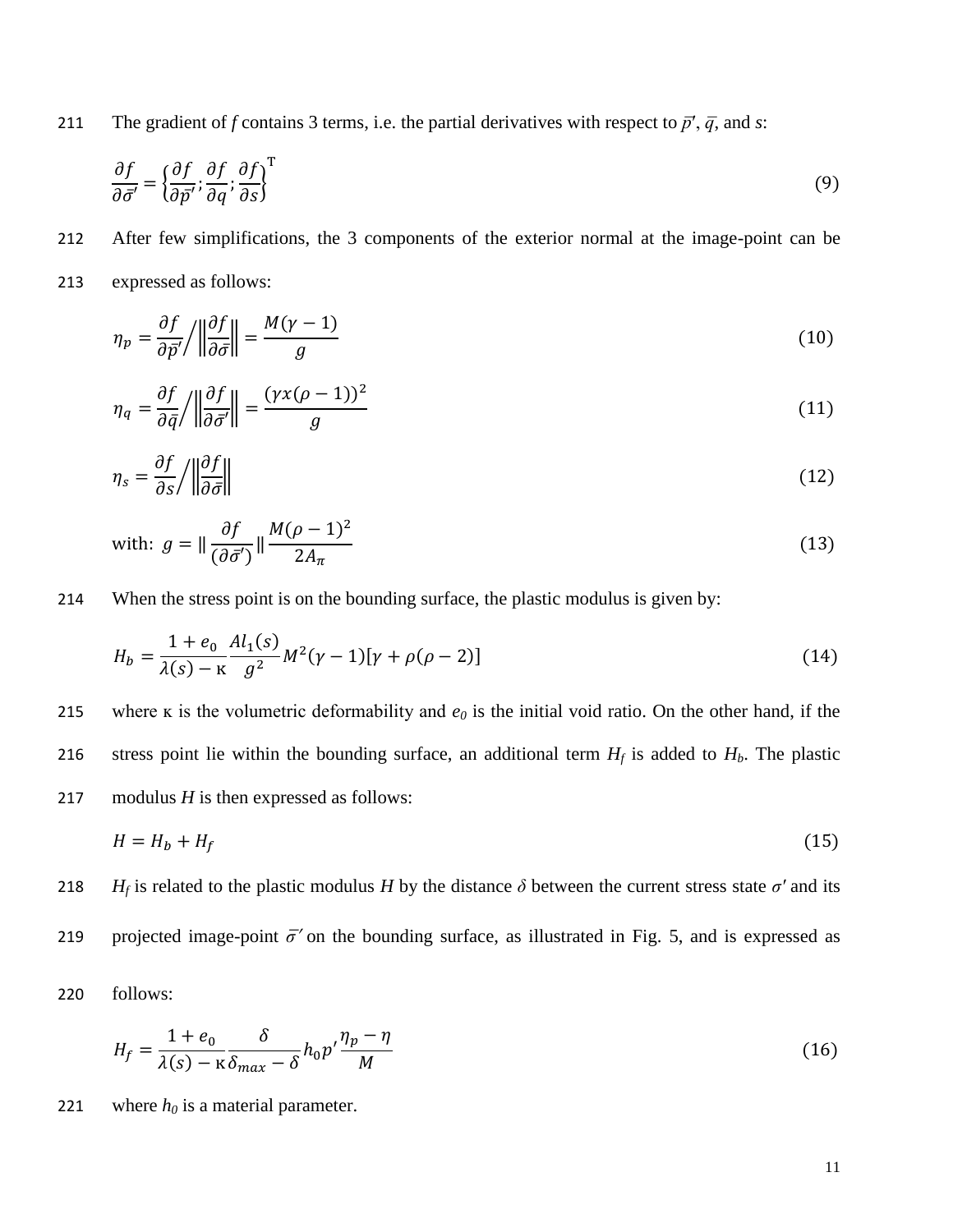Inclusion of hardening of the unsaturated soil due to an increase in matric suction and plastic volumetric strains is essential for the development of a consistent hardening rule. The plastic flow is assumed to take the same direction as the onset of yielding by adopting an associative flow rule relating the incremental plastic components of volumetric and shear strains, which are expressed as follows:

$$
d\varepsilon_p^p = \left[\frac{1}{H}(n_p dp' + n_q dq + n_s ds)\right] n_q \tag{17}
$$

$$
d\varepsilon_q^p = \left[\frac{1}{H}(n_p dp' + n_q dq + n_s ds)\right] n_q
$$
\n(18)

227 while the elastic strains are defined by the classic relations:

$$
d\varepsilon_p^e = \frac{\kappa}{(1+e_0)} \frac{dp'}{p'}, \qquad d\varepsilon_q^e = \frac{2(1+\nu)}{9(1-2\nu)} \frac{\kappa}{(1+e_0)} \frac{dq}{p'}
$$
(19)

228 where *ν* is the poisson's ratio.

229 Considering the present experimental data, the suction-dependence of  $A_\pi$  can be 230 expressed as follows:

$$
A_{\pi} = A_{\pi}(\varepsilon_p^p, s) = l_1(s)A(\varepsilon_p^p) + l_2(s)
$$
\n(20)

$$
l_1(s) = 1 + k_1(S_r s - s_e) \text{ for } s > s_e, \qquad l_2(s) = 0 \tag{21}
$$

231 where,  $S_r$  is the degree of saturation. In order to ensure continuity at full saturation state and be

232 able to reproduce wetting induced collapse curve, the following conditions must be satisfied:

$$
\forall s \le s_e: l_1(s) = 1, and l_2(s) = 0 \tag{22}
$$

$$
\forall s \ge s_e: l'_1(s) \ge 0, \text{ and } l'_2(s) \ge 0, \text{ and } \rho(A(\varepsilon_p^p)l'_1(s) + l'_2(s)) > \frac{d\pi(s)}{ds} \tag{23}
$$

233 The slope of CSL in the *e*-log *pʹ* plane is assumed to be identical to that of the normal

234 compression line (NCL) at constant suction, and is defined as follows:

$$
\lambda(s) = \lambda_0 - k_3(S_r s - s_e) \quad \text{for } s > s_e \tag{24}
$$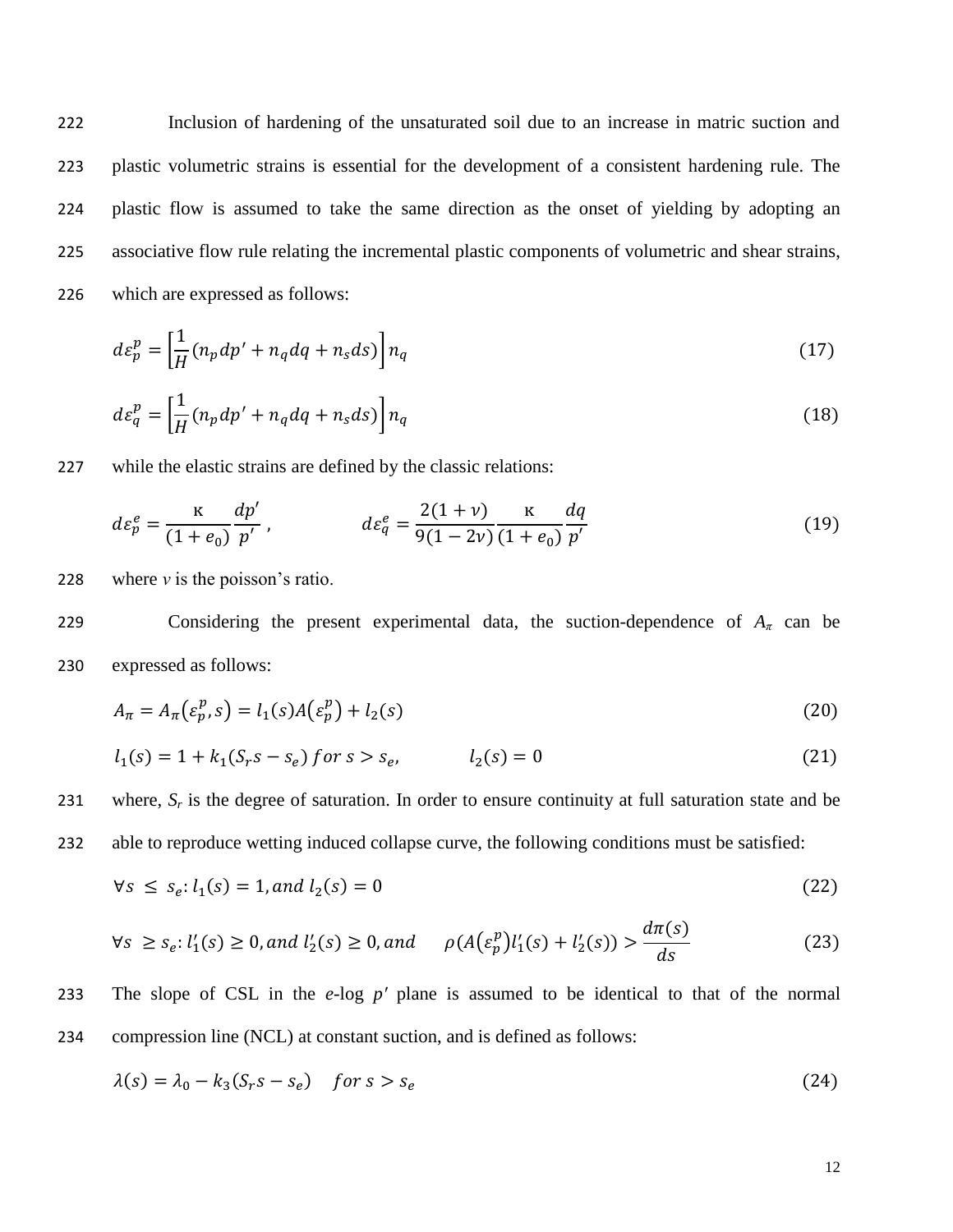#### *4.4. Essential BSM Constitutive Parameters*

 The modified BS model postulated in the present work requires 12 material parameters, 8 of which are necessary to define the behavior at full saturation: (1) Two elastic constants, *ν* and ĸ; (2) Six constants for plastic behavior, out of which three are required to determine the position 240 and the shape of the bounding surface  $\rho$ , M and  $A_0$ , two for the plastic modulus,  $\eta_p$  and  $h_0$ , and 241 one for the volumetric compressibility,  $\lambda_0$ . Four other constants are needed to account for suction: (1) Two constants, *s<sup>e</sup>* and *α*, to define the water retention curve, information required to determine the equivalent pore pressure so that the effective stress can be obtained; (2) One 244 constant,  $k_l$ , to account for suction effects on the hardening parameter  $A_\pi$ , and (3) the last one,  $k_3$ , 245 to define the function  $\lambda(s)$ .

 Systematic calibration procedure was followed to extract BS model parameters for 247 compacted silty sand from conducted experiments. First, the parameters  $s_e$  and  $\alpha$  are needed to be able to obtain effective stress. To achieve this, water retention curve in term of degree of 249 saturation is used. These parameters are those given by Brooks and Corey [37]. *M* and  $\eta_p$  that define critical state and limit state are determined by plotting results of saturated triaxial tests in *pʹ,q* plane. Volumetric stiffness *λ(s)* was obtained by plotting isotropic tests results in *e*-log *pʹ* 252 plane, which is necessary to obtain the initial value  $\lambda_0$ , and its variation with suction  $(k_3)$ . The 253 variation of  $A_\pi$  with suction is determined using loading collapse curves.

 Only a few types of compacted geomaterials have been reported as being modeled with the BS framework as summarized in the above sections. Table 1 summarizes the values of all essential BS model parameters calibrated by previous researchers, along with those from present research. In the present work, results were thoroughly analyzed to gain critical insight into some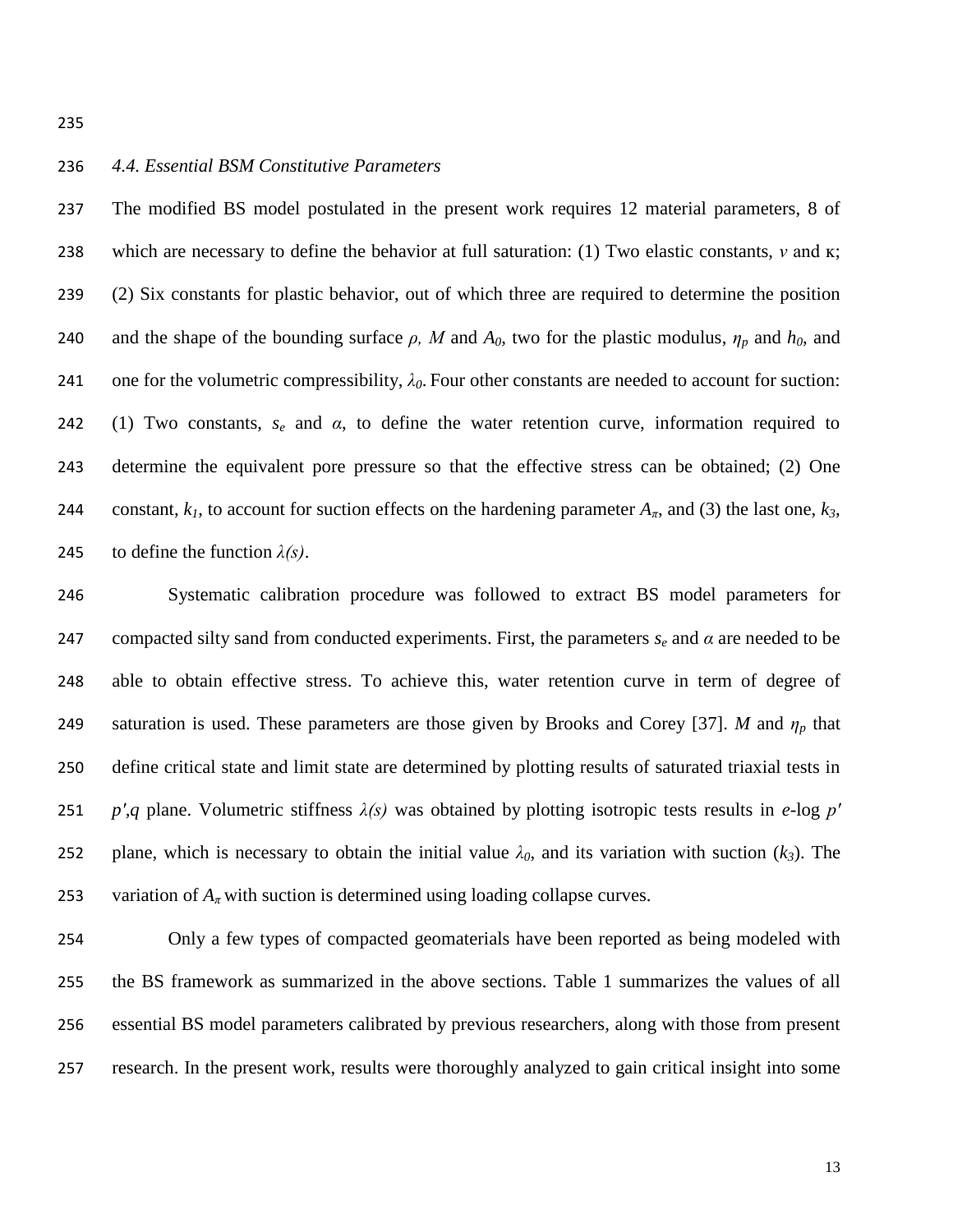of the most essential elastoplastic features of compacted intermediate geomaterials under controlled suction states, including the effect of suction on yield stress, apparent cohesion, tensile strength, critical state line, post-peak softening and strain-induced dilatancy under suction-controlled monotonic shearing.

 It is also worth noting, however, that the mechanical properties of unsaturated soils can be greatly influenced by repeated wetting and drying cycles, commonly termed as hydraulic hysteresis. This hydraulic hysteresis could be taken into account by including few modifications to the BS model, as proposed by Morvan et al. [38]. Nevertheless, in case of sandy soils, such as the test soil used in the present work, hydraulic hysteresis effects could be reasonably neglected.

#### *4.5. Loading Collapse Locus using BS Model*

 Unsaturated soil could undergo volumetric collapse or slight rebound upon wetting, depending 270 on the mean stress level. The functions  $l_1(s)$  and  $l_2(s)$ , along with  $A_\pi(\varepsilon_p^p, s)$ , define the classic loading collapse (LC) curve in the *pʹ*, *s* plane, as shown in Figure 6, including the limiting values 272 of  $p'$  ( $p'_{lim}$ ) on the bounding surface. The BSM predicted LC curve ensures continuity at saturation and satisfies conditions in Eq. (24).

 In the BSM framework, and in contrast with the original BBM presented by Alonso et al. [2], the stress state, while moving forward along an imposed triaxial stress path, can cross the 276 CSL and hence access the domain  $\eta > M$ . However, the plastic modulus "*H*" changes sign, 277 somewhere between the CSL and the LSL, to satisfy the condition  $M < \eta < \eta_p$ . This means that the stress state can never reach LSL. The parameter "*η*" is the lower limit of *ηpeak* and, if properly chosen, imparts the ability to reproduce the post-peak decrease in stress (softening). The value of *η* can then be obtained by plotting the experimental values of peak deviator stress and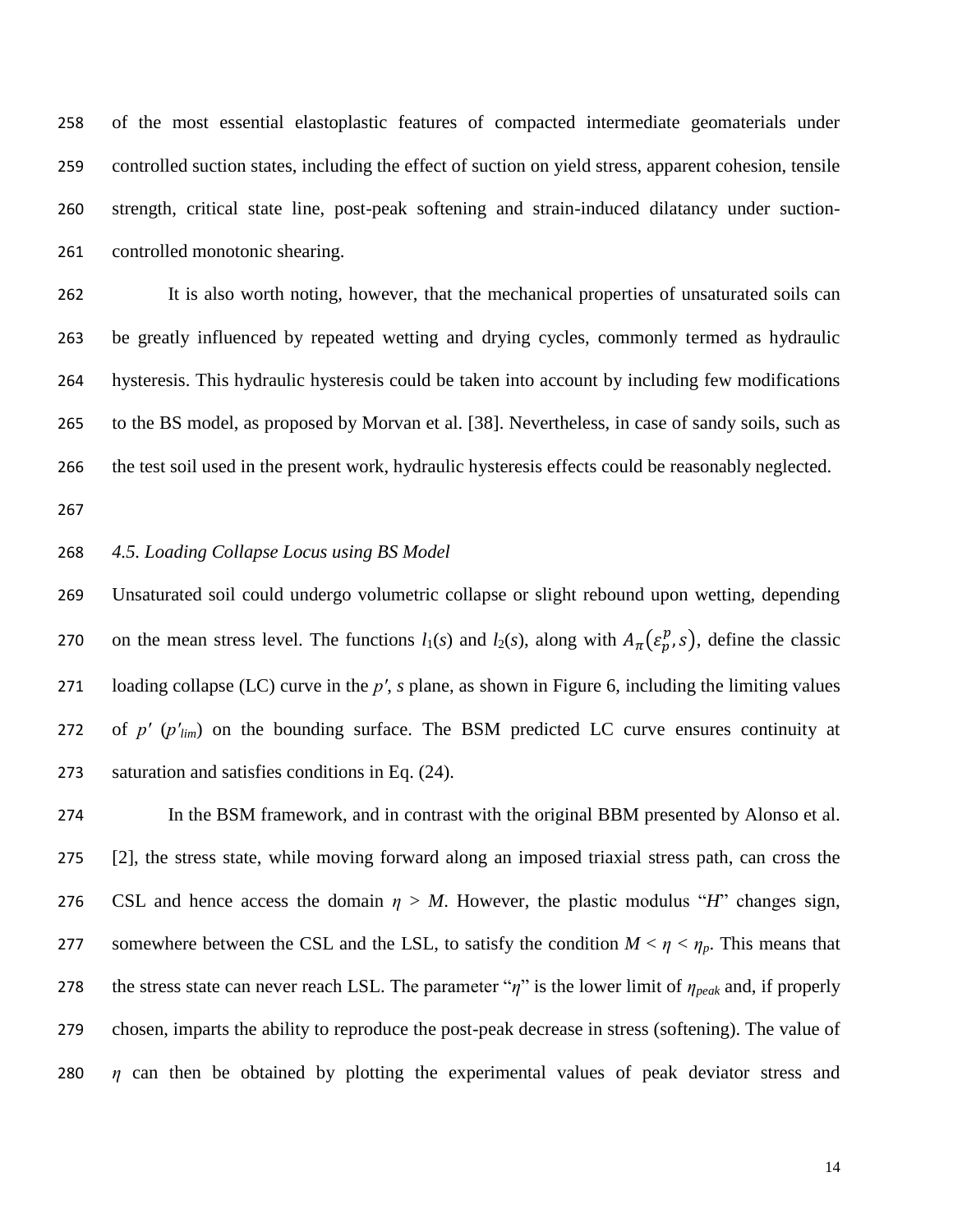corresponding mean net pressure at *s* = 0, 50, 250, 500, and 750 kPa under three net confining 282 pressures,  $(\sigma_3 - u_a) = 100$ , 200 and 300 kPa, as shown in Figure 7. Thus, the best-fit line in Figure 283 7 defines the lower value of limit state line slope. A value of  $\eta = 1.77$  was obtained and it was 284 rounded off to  $\eta_p = 1.8$ . This value represents an upper bound to the physically possible domain for stress.

#### *4.6. Parametric Investigation of BS Model Predictions*

 Figure 8 shows the results of a parametric investigation of BS model predictions with five 289 different values of slope  $\eta_p$  for triaxial testing at constant suction,  $s = 50$  kPa, and net confining 290 pressure,  $(\sigma_3 - u_a) = 300$  kPa. It can be clearly observed that the BS model is capable to simulate a rather smooth transition of the nature of soil volume change, from contractant to dilatant, as well as the corresponding transition of soil response from initial hardening to post-peak strain 293 softening. The parametric study also identifies a limiting case with  $\eta_p = M = 1.3$ , beyond which 294 any further increase in  $\eta_p$  will initiate dilatancy and the stress-strain curve will exhibit a distinct peak stress.

#### *4.7. Barcelona Basic Model: Essential Features*

 Alonso et al. [2] postulated a unified, critical state based, constitutive framework for unsaturated soils by extending the modified Cam-Clay model [39], from saturated to unsaturated form, using suction as an independent stress variable, while introducing the concept of the loading-collapse (LC) yield surface. Consequently, constitutive parameters postulated by both the BBM and BSM frameworks were experimentally calibrated from the series of suction-controlled triaxial tests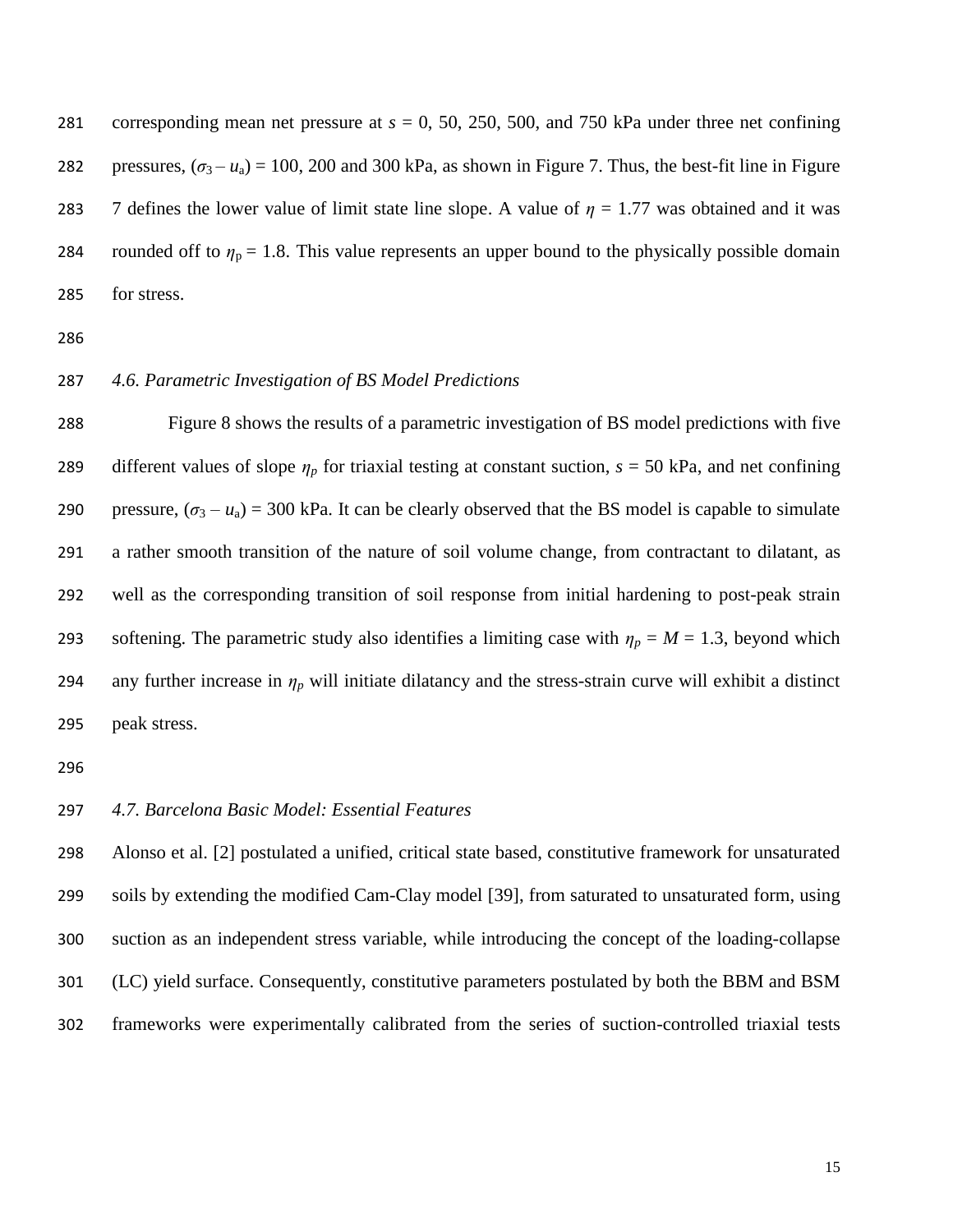(Tables 1 and 2), and then used for predicting compacted silty sand suction-controlled axisymmetric shearing response at constant matric suction states varying from 50 to 750 kPa.

 Further details regarding the explicit, step by step integration of BBM constitutive relations are given by Macari et al. [40] and Hoyos et al. [41]. Also, implementation of BBM theory to calibrate the essential constitutive model parameter via experimental tests can be obtained from Patil [28]. Complementary simulations using the Barcelona Basic Model (BBM) have also been included, alongside BS model predictions, in order to get further enlightening insights into some of the main limitations and challenges facing both frameworks within the context of the experimental evidence resulting from the present research effort.

#### 5. IMPLICIT INTEGRATION OF BSM CONSTITUTIVE RELATIONS

 The present section illustrates the adopted protocol for implicitly integrating all the BSM constitutive relations as summarized by equations (1)-(24) presented in the earlier sections. Calibrated BSM parameters from Table 1 are used in order to simulate silty sand behavior for 317 matric suction,  $s = 250$  kPa, and net mean pressure,  $(\sigma_3 - u_a) = 300$  kPa. Figures 9(a) and 9(b) show the corresponding stress-strain and volume change simulations along with observed experimental response. Figure 9(c) clearly depicts the suction-induced growth experienced by the initial yield surface of an unsaturated soil, as compared to the saturated case. Further, it illustrates the progression of yield surfaces [i.e. (1)-(6)] as the specimen is loaded monotonically under consolidated drained condition along an 1H:3V stress path, i.e. conventional triaxial compression (CTC) stress path, in *p*-*q* space. The evolution of yield surface is largely governed by change in plastic volumetric strains.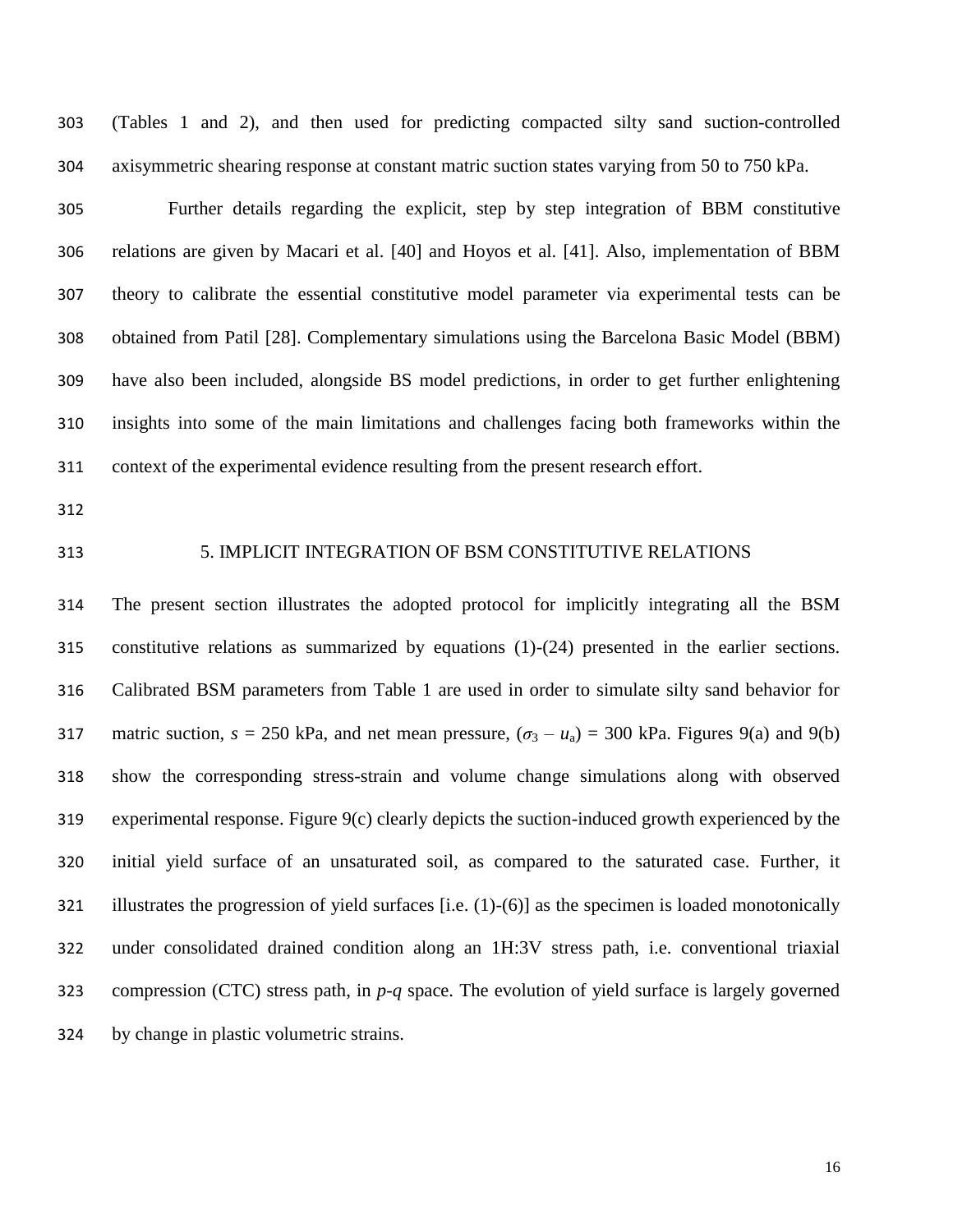325 Point "1" corresponds to the initial state of a fictitious BS surface prior to shear loading, 326 with its equation calculated from the post-consolidation void ratio and mean net stress using 327 Bardet [7] equation, as expressed below:

328 
$$
A_{\pi} = [1 + k_1(sSr - s_e)]A_0 e^{\left(\frac{\Gamma - e - \kappa ln(p)}{\lambda - \kappa}\right)}
$$
(25)

329 where  $e =$  current voids ratio,  $p =$  mean net pressure, and  $A_0 =$  unit pressure. The evolution of the 330 variable  $A_{\pi}$  in Eq. (5) is described by the classic Cam-Clay hardening rule [38]. Bounding 331 surface equation (Eq. 5) depends on "*A*" as well as " $A_{\pi}$ ", so it permits to obtain mechanical 332 hardening as well as suction hardening,

333 
$$
dA = \frac{1+e_0}{\lambda_0 - \kappa} A d \varepsilon_p^p
$$
 and  $A_{\pi} = [1 + k_1 (s S r - s_e)] A (\varepsilon_p^p)$  (26)

 For the sake of better understanding, the typical stress-strain curve is embedded to the right of the BS yield curves in Fig. 9(c). As the specimen is loaded, the induced plastic strains cause the bounding surface to move during plastic flow, but the BS must always envelope the current state. The bounding surface expands in size isotropically as specimen is loaded between stress state 1-2-3, inducing compressive volumetric strains. Point 3 on the stress-strain curve identifies the onset of dilation and is also known as the characteristic state (i.e. CL). It marks a transition state of volumetric behavior from contracting to dilating. The yield surface (BS) attains its maximum size at characteristic state (point 3). As the loading continues further beyond characteristic point 3, the stress state continues to move upwards towards peak failure line. However, it cannot cross LSL (point 4), as explained earlier. Concomitantly, the test soil starts dilating, and the BS starts to shrink in size as the plastic volumetric strains starts to decrease.

345 It should be noted that the observed peak dilatancy is attained far before reaching the 346 peak shear strength. Upon reaching the peak stress state, the specimen undergoes strain-softening 347 with further increase in deviator stress and the yield surface continues to shrink in size between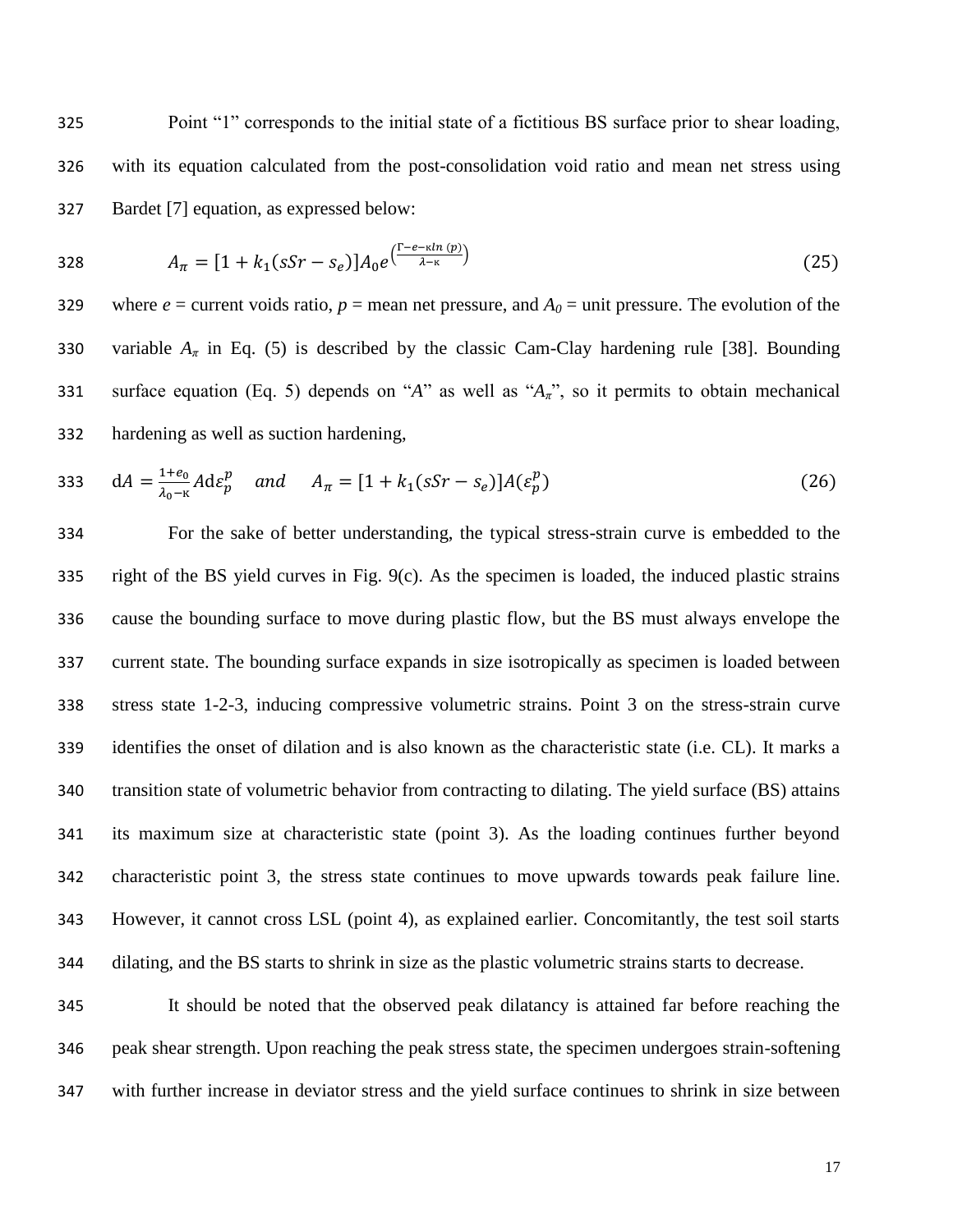points 4 and 5, at a rate faster than corresponding decrease in stress state. According to Bardet [7] theory for saturated soil, the stress state continues to decrease while the yield surface continues to shrink further, until they both reach a common point, and thereafter they both move together towards and stop at a point (point 6) that represents critical state, which correspond to a state of no volume change, no stress change, and hence zero plastic volumetric strains. In these simulations, critical state gives an asymptote to the stress path but is not reached. The same goes for the bounding surface (BS), which keeps shrinking slowly but does not reach the stress state along stress path, even with imposed axial strains of up to 40%.

#### 6. BSM AND BBM PREDICTIONS OF COMPACTED SILTY SAND RESPONSE

 BSM and BBM simulations were compared with the experimental results obtained from the series of suction-controlled CD-triaxial shear tests. All specimens were sheared along CTC stress paths. Figs. 10-14 show comparisons between BSM and BBM predictions and experimentally observed deviator stress vs. axial strain response of compacted silty sand from fully drained (constant suction) CTC tests conducted at four different values of matric suction, *s* = 0, 50, 250, 363 500 and 750 kPa, and for initial values of net mean stress,  $p = (\sigma_3 - u_a) = 100$ , 200, and 300 kPa, respectively.

 In general, no close agreement is observed between experimental behavior and BBM predictions for overconsolidated silty sand, primarily given the largely brittle and dilatant nature of the test soil before it reaches critical state. For hardening materials, continued shearing along a suction-controlled CTC stress path (Fig. 5) is expected to cause the elliptical yield surface in *p*:*q* plane to move outward (or increase in size) from the current point, while it would move inward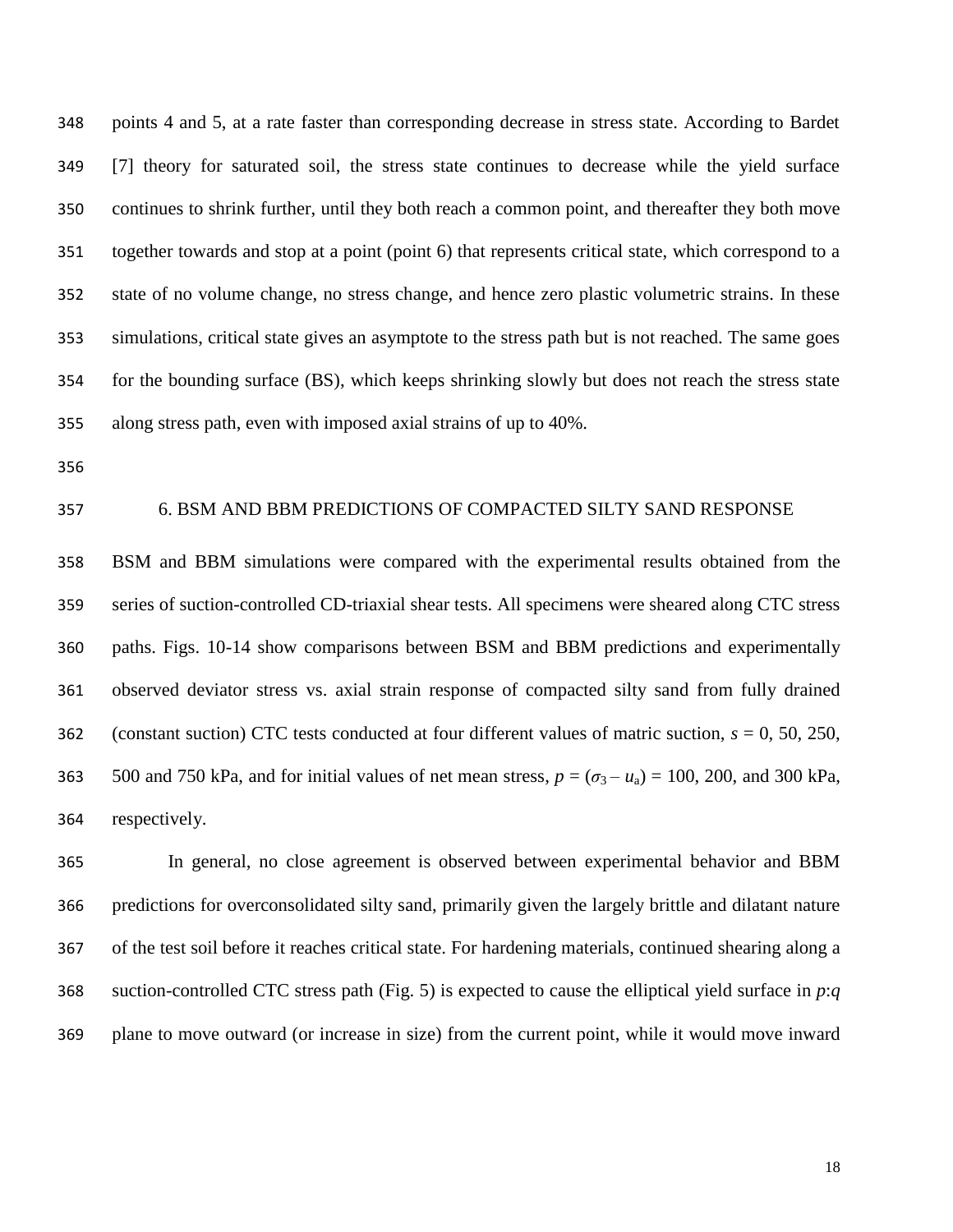(or shrink in size) for softening materials. The relative position of the current stress state with respect to the CSL governs whether the material sustains plastic dilatancy or contractancy.

 The original BBM framework, however, does not contemplate a stress state that lies beyond the CSL at which all induced deformation is plastic, since the peak stress is always assumed to be reached at critical state. Therefore, it is not expected to be suitable for reproducing the transition from initial contractancy to dilatancy, and hence the post-peak strain softening commonly observed in dense or overconsolidated geomaterials (Figs. 11-14). For this reason, only BBM predictions of stress-strain response are shown in Figures 10-14, obviating the corresponding volume change response.

 In effect, although predictions of deviatoric stress (end values) at critical state still proved to be reasonably close to those experimentally observed (Figs. 10-14), BBM predictions considerably deviate from the stress-strain response of compacted silty sand, particularly at higher matric suctions and net confining pressures, which are precisely the stress state for which the test soil exhibits largest post-peak softening, accompanied by significant dilation. From a qualitative standpoint, however, reasonably good predictions are generally observed for most of the initial shearing stage, up to about 1-2% shear strain, and at considerably large values of shear strain, i.e., critical state.

 On the contrary, the BSM is able to reproduce the stress-strain and volume change response of compacted silty sand, under both saturated and unsaturated conditions, with reasonable accuracy. It is worth noting that saturated silty sand samples showed compressive type volume change response, which turned into dilating type as soon as the soil was subjected to a matric suction as low as 50 kPa. The BSM was able to capture this drastic transition in volume change quite smoothly. Furthermore, the BSM is able to simulate the increase in dilation with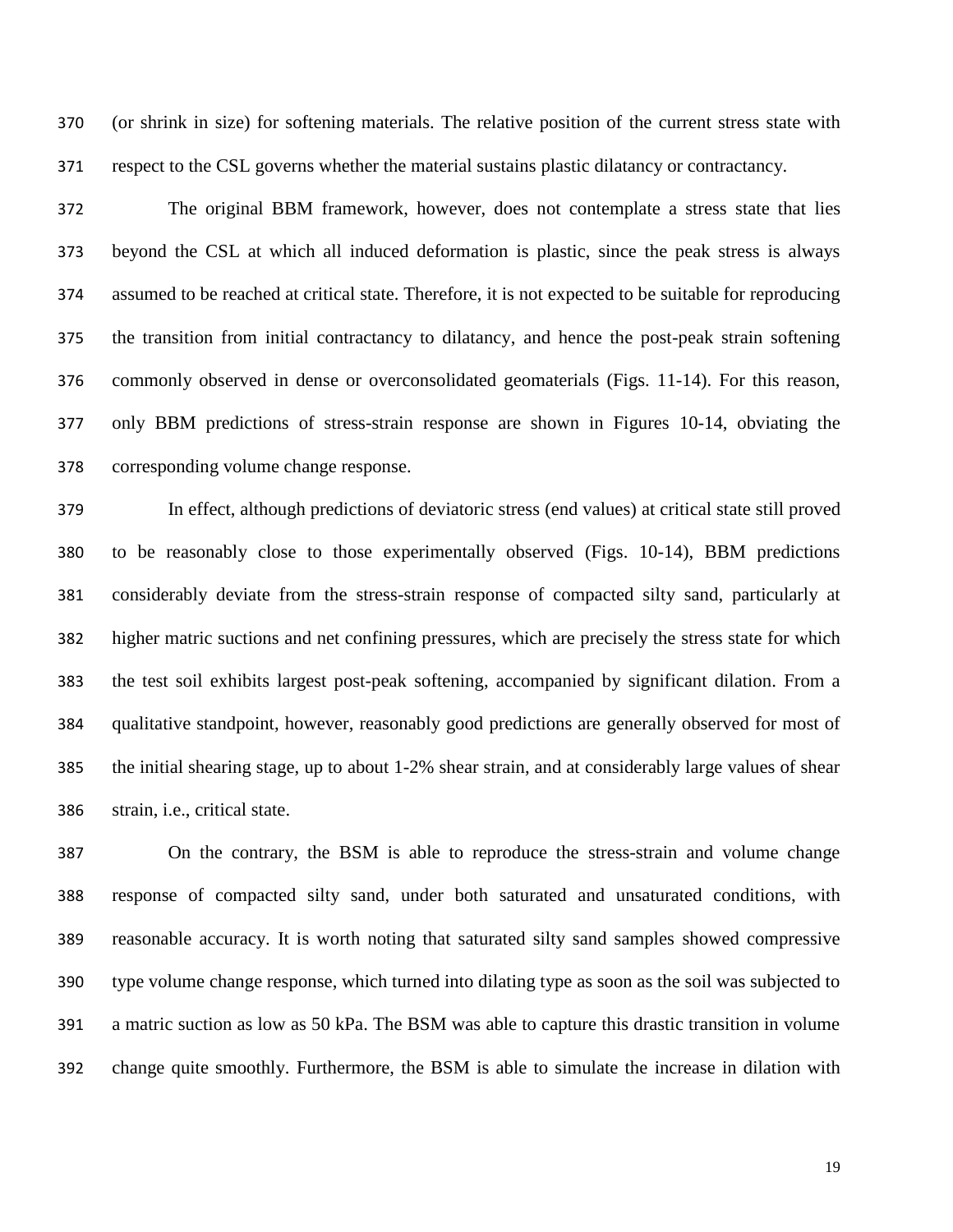increasing matric suction, rather smoothly as well, and with reasonable accuracy, as shown in Figs. 10(c)-14(c). This transition is possible because of the term added to the plastic modulus when the stress point lies inside the surface (Eqs.15 and 16).

 On the other hand, saturated silty sand samples showed hardening type stress-strain response, which quickly changed to post-peak softening type behavior under suction-controlled conditions (*s* = 50, 250, 500 and 750 kPa). Likewise, the BSM was able to capture this transition rather smoothly and successfully. The increase in magnitude of post-peak softening with 400 increasing matric suction is also closely captured by the BSM, as shown in Figs.  $11(a)-14(a)$ . This close prediction of post-peak strain softening can be attributed to the incorporation of two state lines into the BSM framework: the commonly used CSL (critical state line) and the LSL (limit state line), as shown in Fig. 5. The stress path can cross the CSL, but the LSL limits the accessible domain and whether it is crossed or not, the CSL will be the asymptote of the stress path.

406 Figs.  $11(a \& b)-14(a \& b)$  indicate that although the BBM is not able to closely capture the typical stress-strain response, it performs relatively well in predicting deviator stress at peak and critical state under low net confining pressure irrespective of magnitude of matric suction applied. On the other hand, BSM performs relatively well in predicting peak and critical deviator stress under high net confining pressures irrespective of magnitude of matric suction applied.

 Finally, good correlations were obtained, for the tested suction and confining pressure range, between experimental and the extended BSM predicted deviator stress values, both at 413 critical state failure ( $R^2 = 0.91$ ), and peak state failure ( $R^2 = 0.85$ ), as shown in Figure 15(a) and (c). Although, relatively better correlations were obtained with BBM as compared to BSM at 415 critical state failure ( $R^2 = 0.96$ ), and peak state failure ( $R^2 = 0.93$ ) as shown in Fig. 15(b) and (d),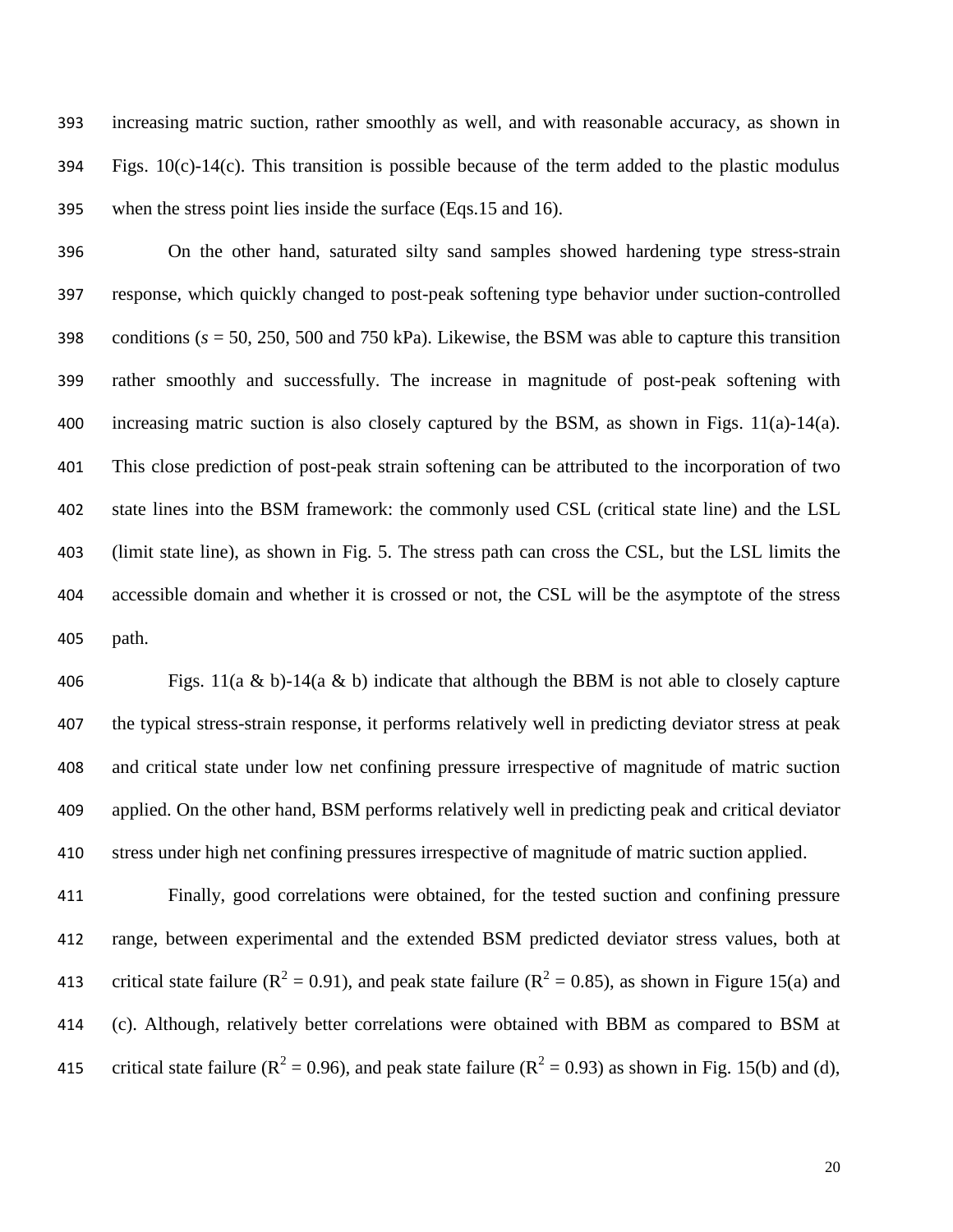it cannot closely reproduce the continuous stress-strain and volume change response (Figs. 10- 417 14). The slope of the critical state line in  $p'$ -q plane did not significantly changed with suction, and thus can be considered to remain virtually constant and non-sensitive to changes in suction. Figure 16 shows the variation of the slopes of critical state lines in *p*ʹ-*q* plane for different soils 420 as reported from current and previous research works [22, 42–44].

 During suction-controlled experiments, the practical range of applying matric suction inside soil specimen is only up to 1500 kPa, due to limitations of ceramic disk in using axis- translation technique [20]. In addition, increase in magnitude of induced suction, well beyond residual suction, will dramatically escalate the magnitude of drop in post-peak strength and hence softening upon monotonic shearing as well as reduce the overall amount of dilational volume change [28].

 Incorporating such a dramatic variation in stress-strain response into modeling, that alters from strain-hardening for saturated soil to strain-softening with introduction of matric suction and which further tends to show increase in amplitude of softening with further increase in total suction for test soil (i.e. silty sand), poses a great challenge. Currently, the authors are investigating into experimental response at high suction to improvise the existing model, especially to incorporate additional parameters to reflect high suction impact on response, to enable possible better predictions, particularly above residual suction, where any change in moisture content is merely due to vapor-phase exchange.

#### **7. SUMMARY AND CONCLUSIONS**

 12 consolidated drained (CD), conventional triaxial compression (CTC) tests were conducted on statically compacted specimens of unsaturated silty sand (SM) under four suction-controlled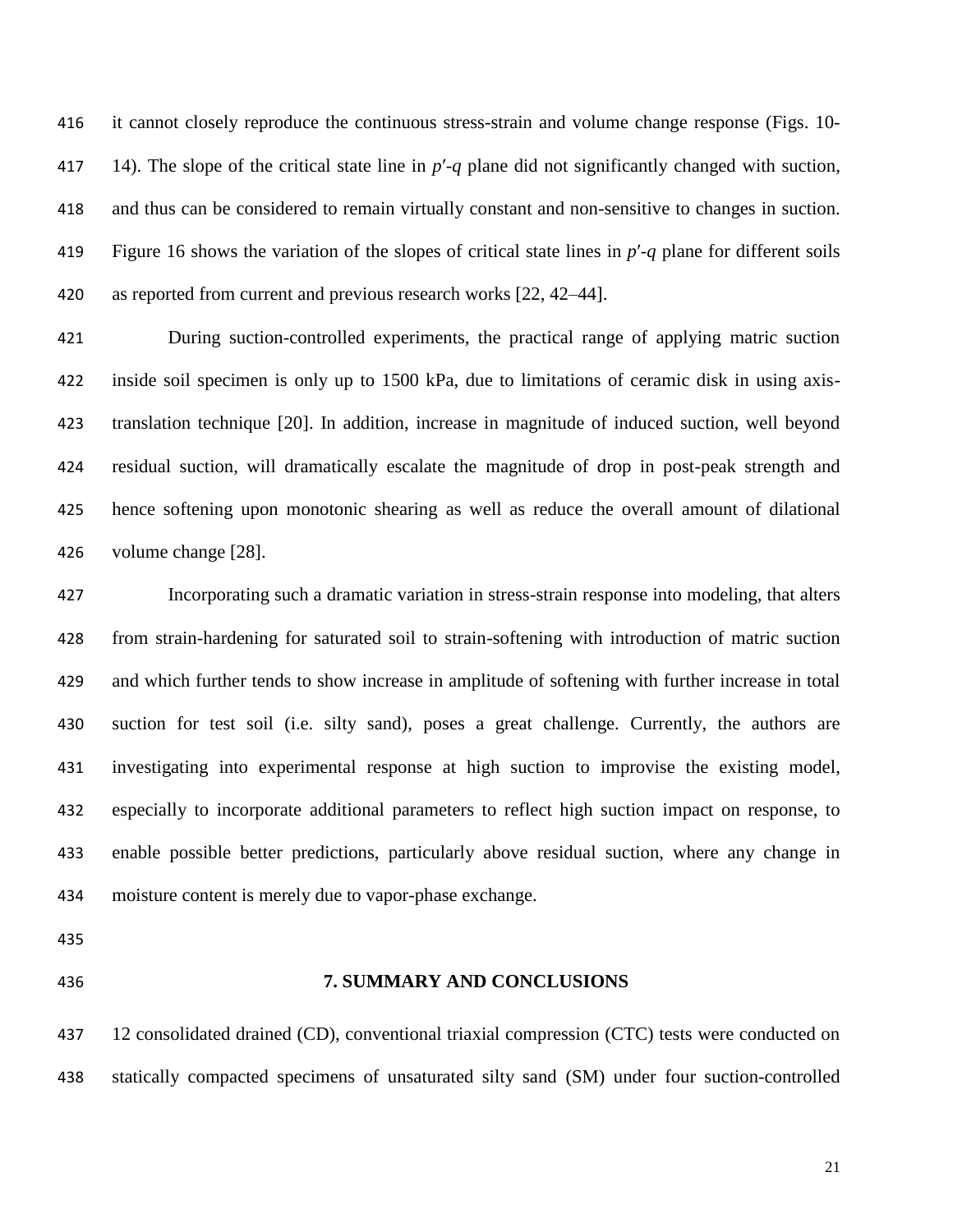conditions and three net confining pressures. Experiments were performed in a fully-automated double-walled triaxial test system and target matric suction states varying from 50 to 750 kPa was induced via the axis-translation technique. Experimental results from present research showed persuasive evidence of augmentation in shear strength, stiffness, yield strength, tensile strength, post-peak strain-softening and dilatancy with increase in matric suction. A distinct, experimental compaction induced loading-collapse (LC) locus was readily identified in the *p*:*s* plane and comparison was made with BS model predicted LC locus.

 Essential constitutive parameters postulated by the BBM and the extended BS model framework were then calibrated and used for prediction of peak deviator stress at matric suction states varying from 50 to 750 kPa. There were no good agreements between the observed experimental and predicted BBM stress-strain responses, especially the post-peak softening behavior. BBM predictions, however, hold reasonably well mostly during the early shearing stage (i.e. 1-2% axial strain) and at higher values of shear strain, i.e. critical state.

 On the other hand, the extended BS model was able to simulate the stress-strain and volume change response reasonably well. The BS model was able to capture smoothly the transition of stress-strain response from strain-hardening to post-peak strain softening along with the contemporaneous transition of volume change from compressive to dilatant type on account of suction with reasonably well captured simulations. The major advantage of BS model is its 457 flexibility to allow for shrinking of yield surface based on value of  $(\eta_{peak} - \eta_{critical})$ , to accommodate the post-peak softening behavior, which otherwise, was not possible with classical model such as BBM. In general, irrespective of the value of matric suction applied, the BBM performs relatively well in predicting response at peak and critical state failure under low net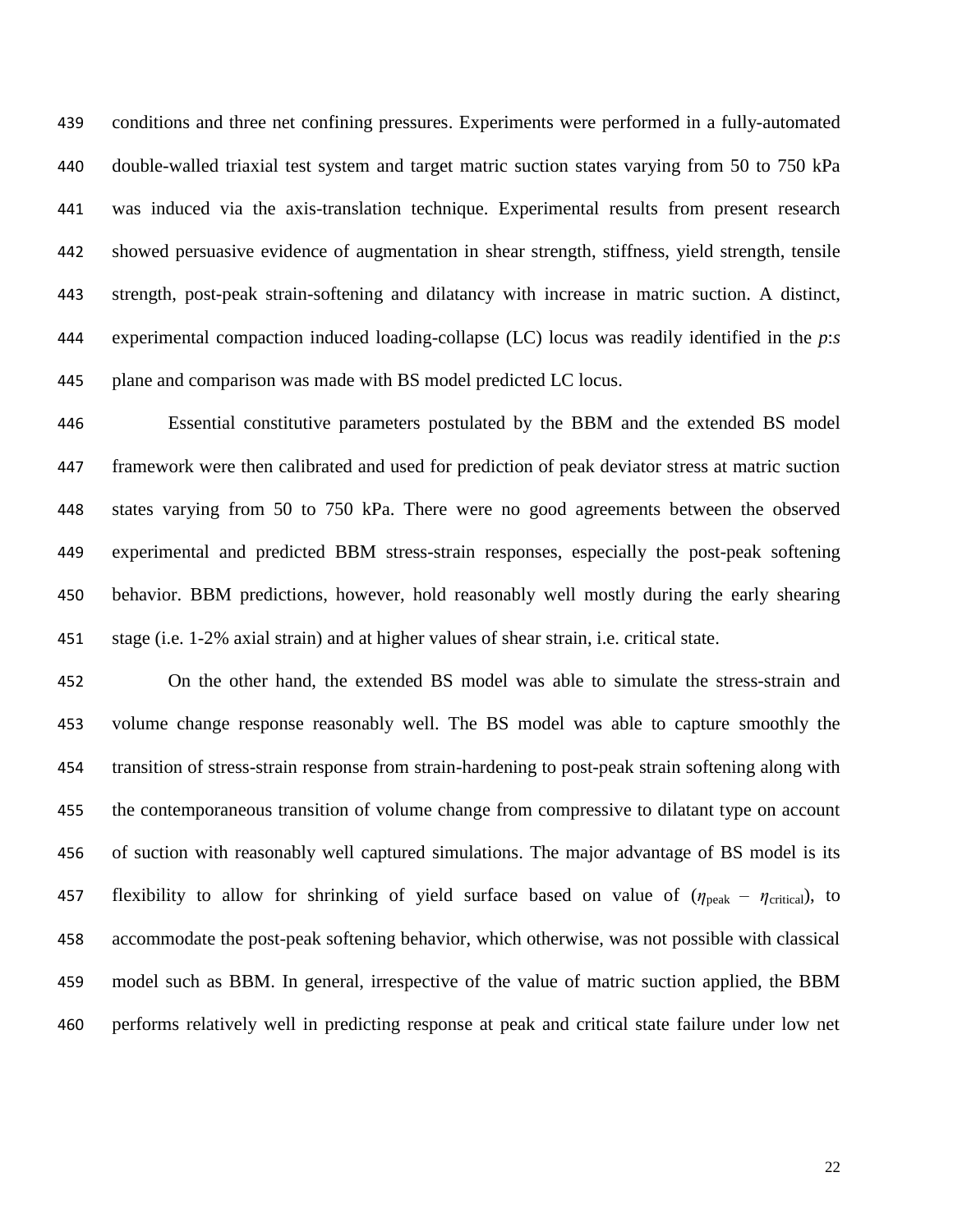confining pressure while the extended BSM performs relatively well under high net confining pressures.

 With additional testing in future, the current version of generalized BS model framework that seems to have promising applications to unsaturated soil mechanics and shear strength applications could be further generalized and made more flexible to accommodate experimental response from more soil types applied over broader suction range.

#### ACKNOWLEDGEMENTS

 The experimental work described in this paper is part of an ongoing research project funded by the National Science Foundation under MRI Award No. 1039956. This support is gratefully acknowledged. Any findings, conclusions, or recommendations expressed in this material are those of the authors and do not necessarily reflect the views of the National Science Foundation.

#### REFERENCES

- 1. Guo R, Li G. Elasto-plastic constitutive model for geotechnical materials with strain-softening
- behavior. *Computers and Geosciences* 2008; 34: 14-23.
- 2. Alonso EE, Gens A, Josa AA. constitutive model for partially saturated soils. *Géotechnique*  1990; 40(3): 405-430.
- 3. Dafalias YF, Popov E. (1976). Plastic internal variables formalism of cyclic plasticity. *J. Appl. Mech.* 1976; 43(4): 645-651.
- 4. Anandarajah A, Dafalias YF. Bounding surface plasticity. III: Application to anisotropic cohesive soils. *J. Eng. Mech* 1986; 112(12): 1292-1318.
- 5. Dafalias YF, Herrmann LR. Bounding surface plasticity: II. Application to isotropic cohesive soils." *J. Eng. Mech.* 1986; 112(12): 1263-1291.
- 6. Ling HI, Yue D, Kaliakin,VN, Themelis NJ. Anisotropic elastoplastic bounding surface model
- for cohesive soils. *J. Eng. Mech.* 2002; 128(7): 748-758, http://dx.doi.org/10.1061/(ASCE)0733-
- 9399(2002)128:7(748).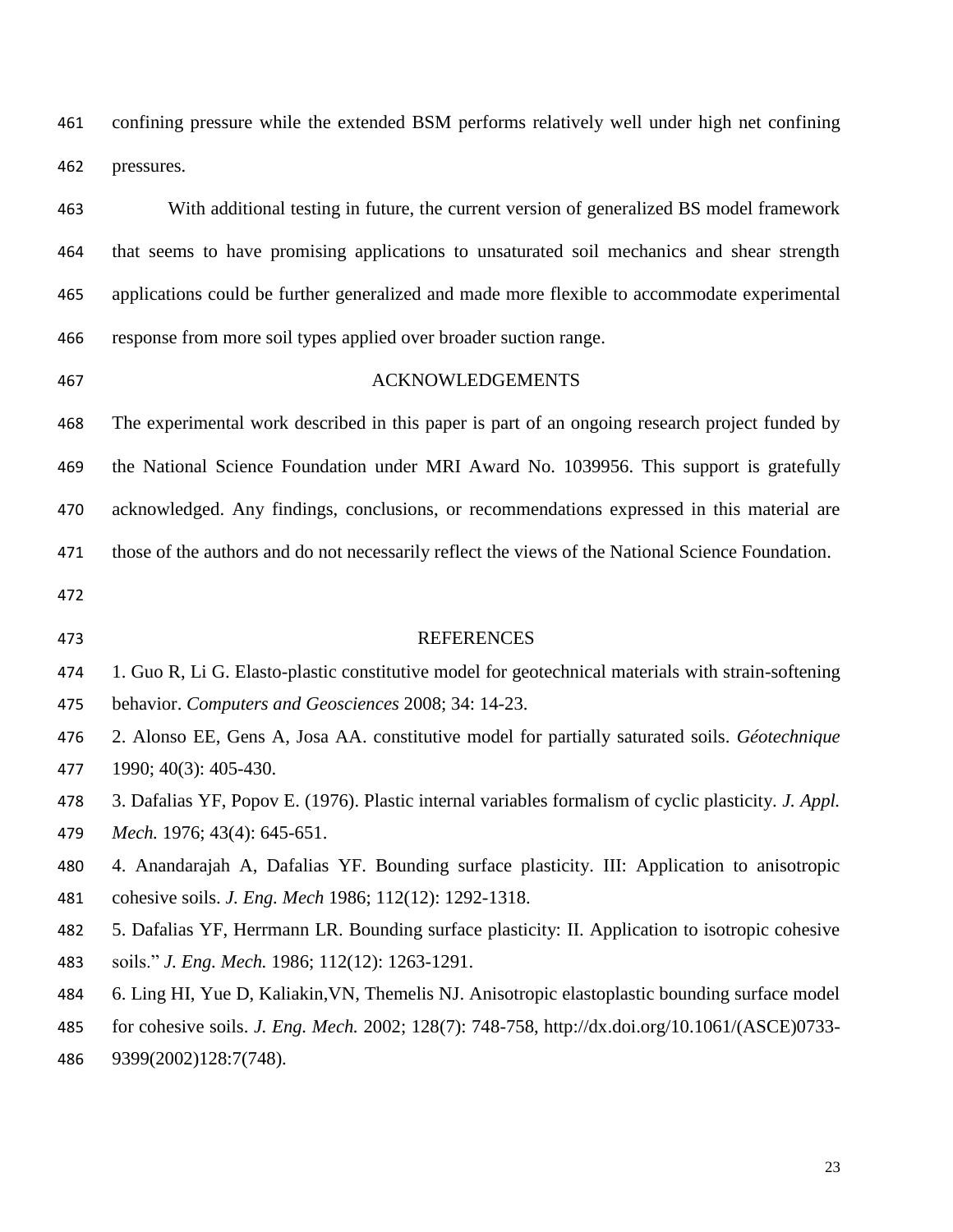- 7. Bardet JP. Bounding surface plasticity model for sands. *J. Eng. Mech* 1986; 112(11): 1198- 1217.
- 8. Wang ZL, Dafalias YF, Shen CK. Bounding surface hypoplasticity model for sand. *J. Eng. Mech.* 1990; 116(5): 983-1001.
- 9. Mc Vay M, Taesiri Y. Cyclic behavior of pavement base materials." *J. Geotech. Eng.* 1985; 111(1): 1-17.
- 10. Ling HI, Liu HB, Mohri Y, Kawabata T. Bounding surface model for geosynthetic reinforcements. *J. Eng. Mech.* 2001; 127(9): 963-967, DOI: http://dx.doi.org/10.1061/(ASCE)- 0733-9399-(2001)127:9(963).
- 11. Liu H, Ling HI. Unified elastoplastic-viscoplastic bounding surface model of geosynthetics
- and its applications to geosynthetic reinforced soil-retaining wall analysis. *J. Eng. Mech.* 2007;
- 133(7): 801-815, DOI: http://dx.doi.org/10.1061/(ASCE)0733-9399(2007)133:7(801).
- 12. Yang BL, Dafalias YF, Herrmann LR. A bounding surface plasticity model for concrete. *J. Eng. Mech.* 1985; 111(3): 359-380.
- 13. Luan MT, Wu XG. Li XS. Bounding-surface hypoplasticity model for rockfill materials and its verification (in Chinese). *Chin. J. Rock Mech. Eng.* 2001; 20(2): 164-170.
- 14. Xiao Y, Liu HL, Zhu JG, Shi WC, Liu MC. A 3-D bounding surface model for rockfill materials. *Sci. China Tech. Sci.* 2011; 54(11): 2904-2915.
- 15. Hashiguchi K, Ueno M. Elasto-plastic constitutive laws of granular materials. Speciality
- 506 session 9 Constitutive Equations of Soils. 9<sup>th</sup> Int. Conf. Soil mech. Found. Eng. 1977; Tokyo, Japan, 73-82.
- 16. Aboim CA, Roth WH. Bounding surface plasticity applied to cyclic loading of sand.
- *International symposium on Numerical Models in Geo-mechanics* 1982; Zurich, Switzerland, 65-
- 72.
- 17. Dafalias YF, Herrmann LR. Bounding surface formulation of soil plasticity. Soil Mechanics
- Transient and Cyclic Loads 1982; G. Pande and O. C. Zienkiewicz, Eds., John Wiley and Sons,
- Inc., London, U.K.: 253-282.
- 18. Kaliakin VN, Dafalias YF. Simplifications to the bounding surface model for cohesive soils.
- *International Journal for Numerical and Analytical Methods in Geomechanics* 1989; 13(1): 91-
- 100.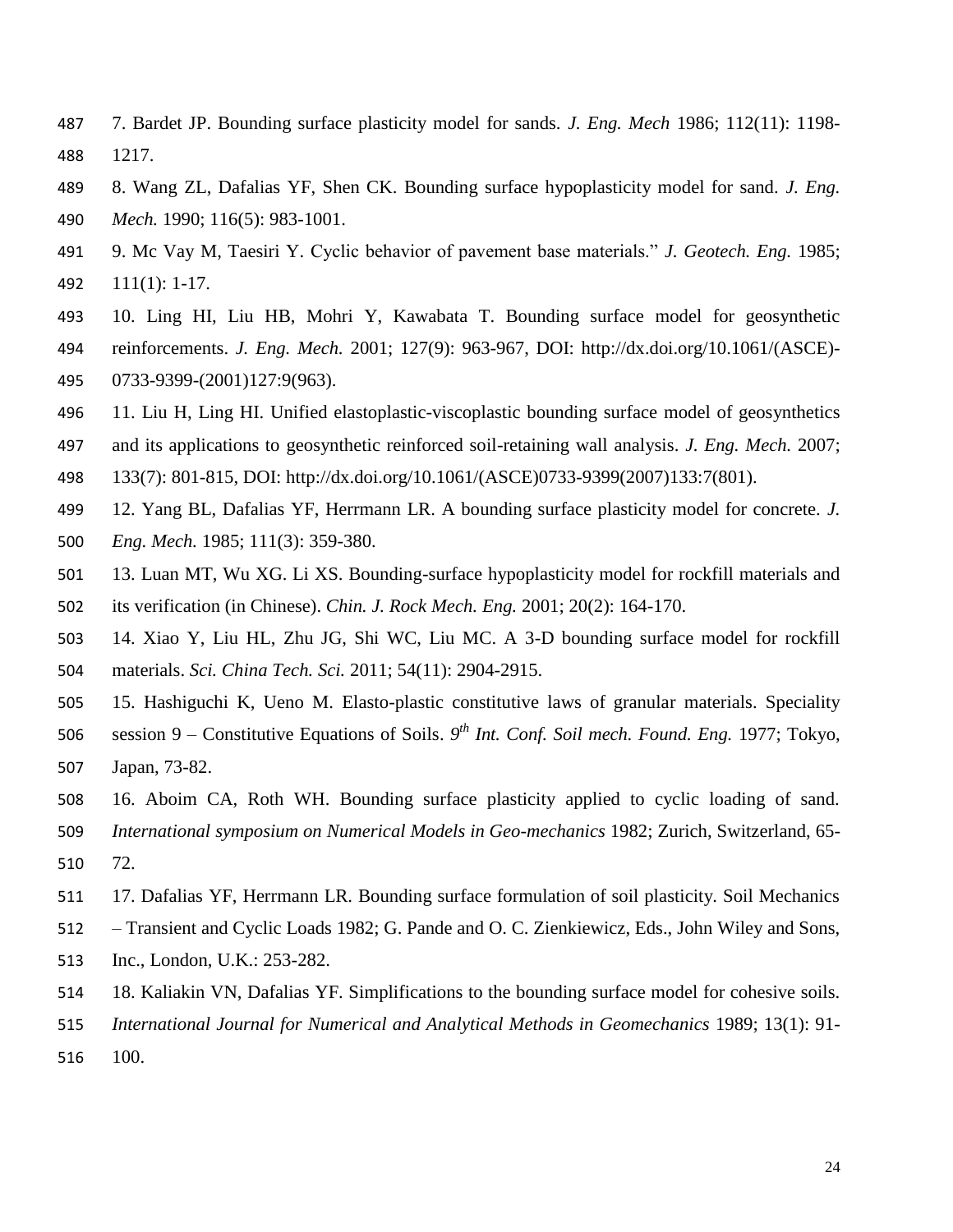- 19. Jiang J, Ling HI, Kaliakin VN. An associative and non-associative anisotropic bounding
- surface model for clay. *J. Applied Mech.* 2012; 79(3): 031010, DOI: 10.1115/1.4005958-1-
- 131010-10.
- 20. Fredlund DG, Rahardjo H. Soil mechanics for unsaturated soils. Wiley: New York, 1993.
- 21. Russel AR, Khalili N. A unified bounding surface plasticity model for unsaturated soils.
- *International Journal for Numerical and Analytical Methods in Geomechanics* 2006; 30(3): 181-
- 212.
- 22. Wheeler SJ, Sivakumar V. An elasto plastic critical state framework for unsaturated soil. *Geotechnique* 1995; 45(1): 35-53.
- 23. Russell AR. Cavity expansion in unsaturated soils. Ph.D. dissertation, The University of New
- South Wales, Australia, 2004.
- 24. Morvan M, Wong H, Branque D. An unsaturated soil model with minimal number of
- parameters based on bounding surface plasticity. *International Journal for Numerical and*
- *Analytical Methods in Geomechanics* 2010; 34: 1512-1537.
- 25. Cui YJ, Delage P. Yielding and plastic behaviour of an unsaturated compacted silt. *Géotechnique* 1996; 46(2): 291-311.
- 26. Gallipoli D, Wheeler SJ, Karstunen M. Modelling the variation of degree of saturation in a deformable unsaturated soil. *Geotechnique* 2003; 53(1): 105-112.
- 27. Raveendiraraj A. Coupling of mechanical behavior and water retention behavior in unsaturated soils. Ph.D. dissertation 2009; Department of Civil Engineering, University of Glasgow, Scotland.
- 28. Patil UD. Response of unsaturated silty sand over a wider range of suction states using a
- novel double-walled triaxial testing system. Doctoral dissertation, University of Texas at
- Arlington, Arlington, TX, 2014.
- 29. Yu HS. *Plasticity and geotechnics*. Springer: New York, 2006.
- 30. Cattoni E, Cecconi M, Pane V. An experimental study on a partially saturated pyroclastic
- soil: the Pozzolana Nera from Roma. *Proceedings of The Second Workshop on Unsaturated*
- *Soils*. Tarantino and Mancuso (eds), Capri: Italy, 29-42.
- 31.Hossain MA, Yin JH. Shear strength and dilative characteristics of an unsaturated compacted
- completely decomposed granite soil. *Canadian Geotechnical Journal* 2010; 47: 1112-1126.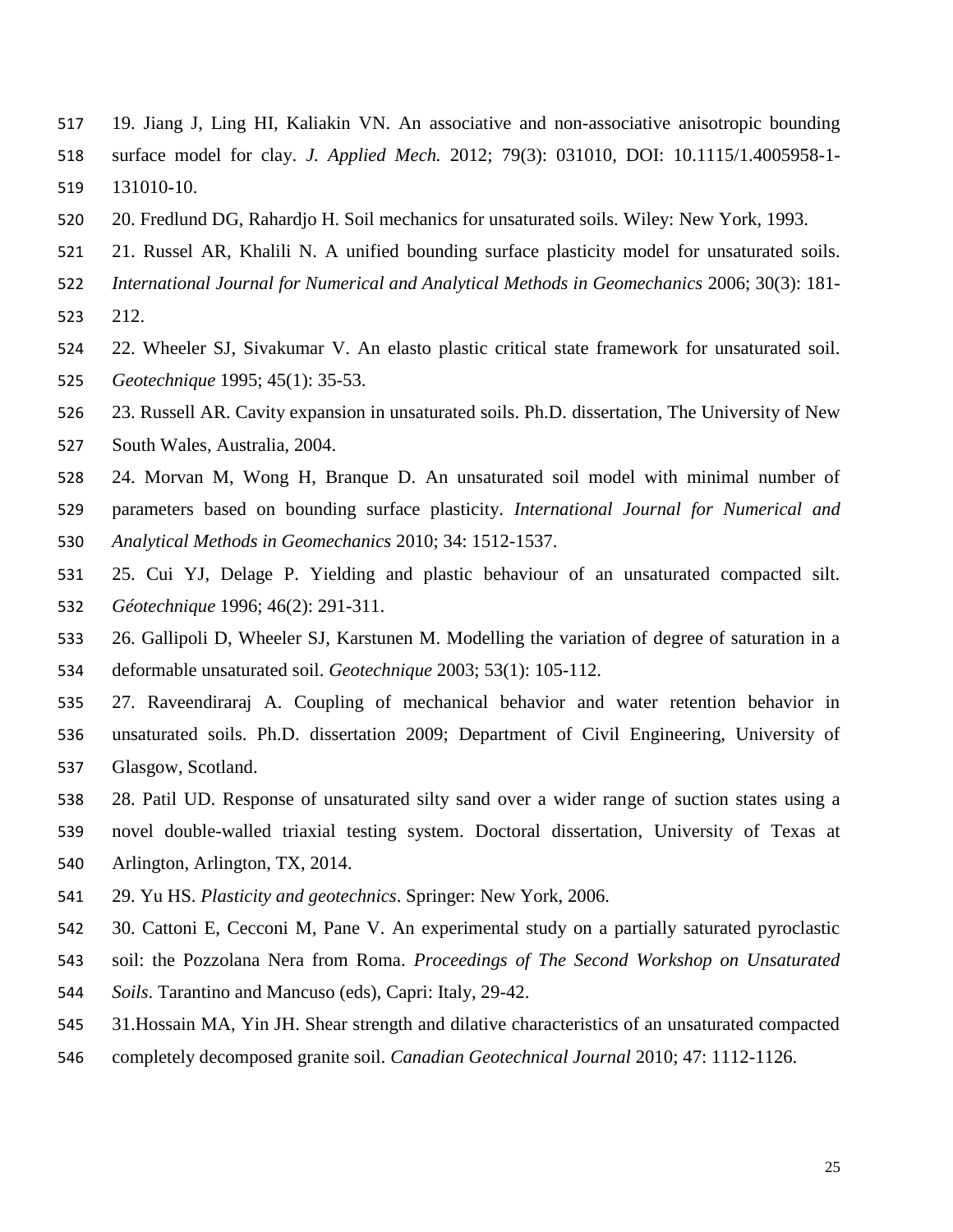- 32. Ng CWW, Sadeghi H, Jafarzadeh, F. (2016). Compression and shear strength characteristics of compacted loess at high suctions. *Canadian Geotechnical Journal* 2017; 54: 690-699, dx.doi.org/10.1139/cg.
- 33. Houston SL, Parez-Garcia N, Houston WN. Shear strength and shear-induced volume change
- behavior of unsaturated soils from a triaxial test program. *Journal of Geotechnical and*
- *Geoenvironmental Engineering* 2008; 134(11): 1619-1632.
- 34. Pereira JM, Wong H, Dubujet P, Dangla, P. Adaptation of existing models to unsaturated states: application to CJS model. *Int. J. Numer. Anal. Meth. Geomech.* 2005; 29(11): 1127-1155.
- 
- 35. Crouch RS, Wolf JP, Dafalias YF. (1994). Unified critical-state bounding-surface plasticity
- model for soil. *J. Eng. Mech* 1994; 120(11): 2251-2270.
- 36. Manzari MT, Dafalias YF. A critical state two-surface plasticity model for sands." *Geotechnique* 1997; 47(2): 255-272.
- 37. Brooks RH, Corey AT. Hydraulic properties of porous media. *Hydrology Papers 3* 1964; Colorado State University, Fort Collins, Colorado, USA, 27 p.
- 38. Morvan M, Wong H, Branque D. Incorporating porosity-dependent hysteretic water retention behavior into a new constitutive model of unsaturated soils. *Can. Geotech. J.* 2011; 48(12): 1855-1869.
- 39. Schofield A, Wroth CP. *Critical state soil mechanics*. McGraw-Hill: London, U.K, 1968.
- 40. Macari EJ, Hoyos LR, Arduino P. Constitutive modeling of unsaturated soil behavior under axisymmetric stress states using a stress/suction-controlled cubical test cell. *Int. J. Plast*. 2003; 19(10): 1481-1515.
- 41. Hoyos LR, Perez-Ruiz DD, Puppala AJ. Modelling unsaturated soil response under suction-controlled true triaxial stress paths. *Int. J. Geomech.* 2012; ASCE, 12(3): 292-308.
- 42. Hoyos LR. Experimental and computational modeling of unsaturated soil behavior under true
- triaxial stress states. *Ph.D. dissertation*, Georgia Institute of Technology, Atlanta, USA, 1998.
- 43. Laikram A. Modeling unsaturated soil response under suction-controlled multi-axial stress
- states. *Ph.D. dissertation*, University of Texas at Arlington, Arlington, TX, 2007.
- 44. Perez-Ruiz DD. A refined true triaxial apparatus for testing unsaturated soils under suction-
- controlled stress paths. *Ph.D. dissertation*, University of Texas at Arlington, Arlington, TX, 2009.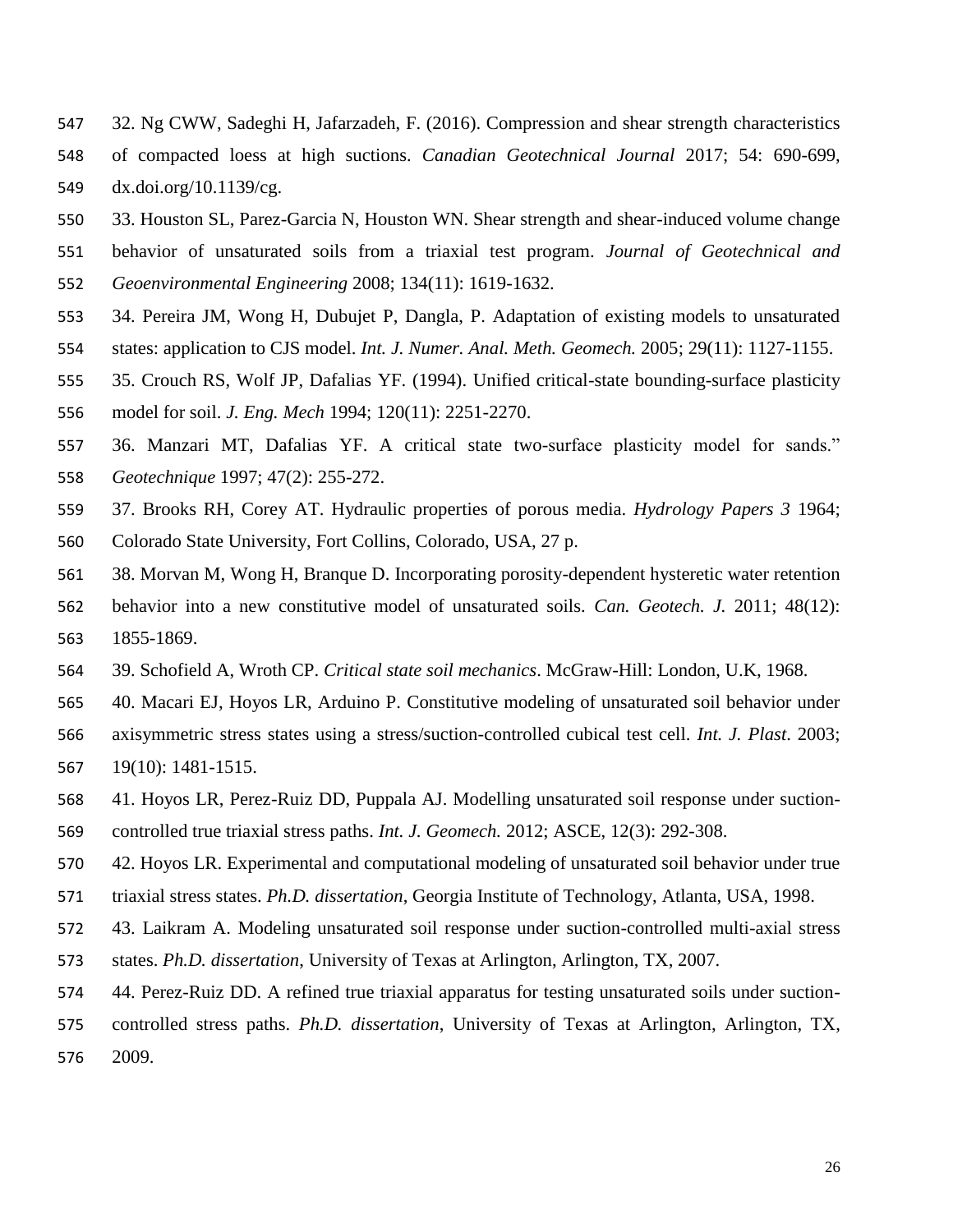## **List of Tables**

**Table 1.** Essential BSM parameters calibrated from past and present works

**Table 2.** Essential BBM Parameters for current test material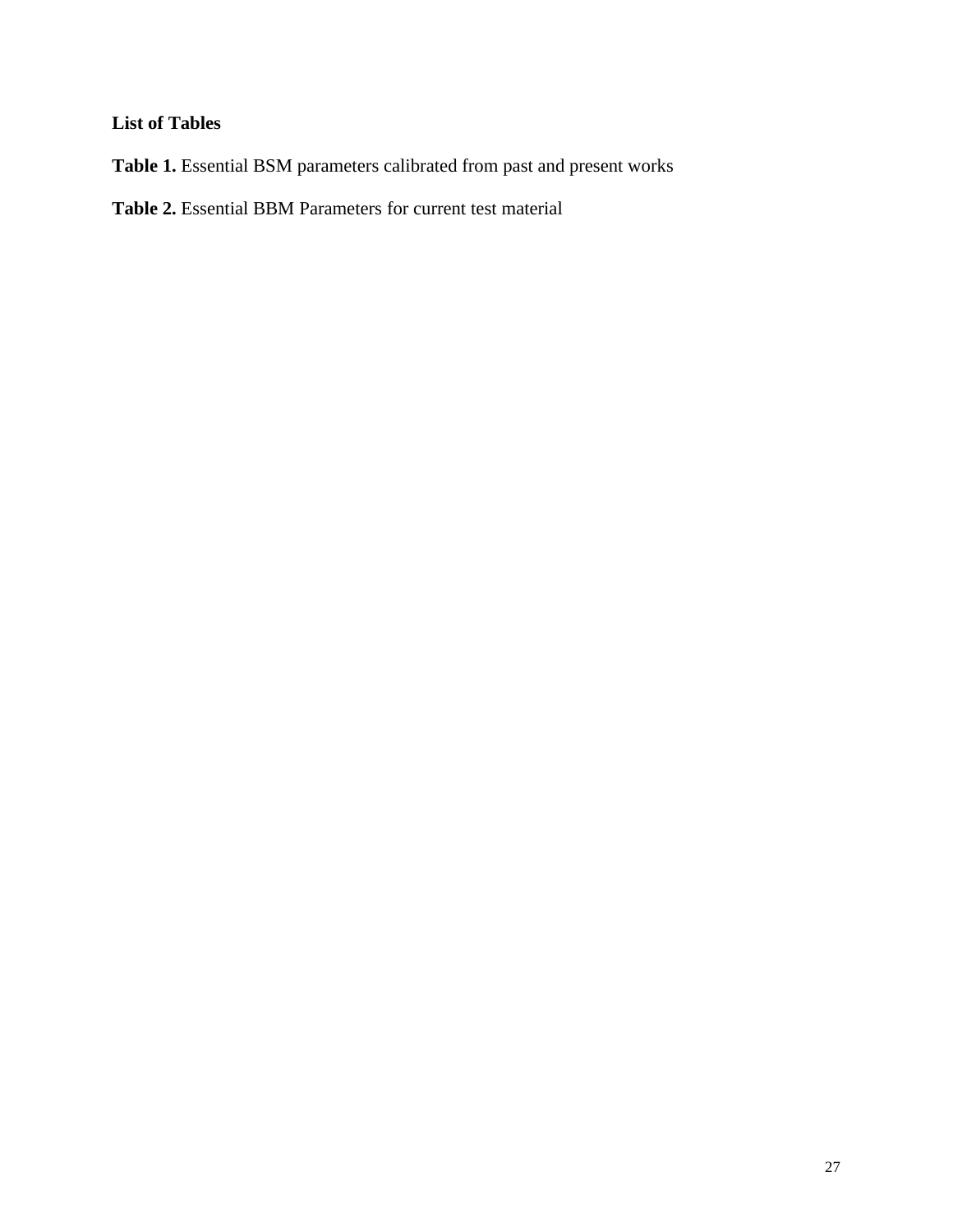| Material<br>constants | K                        | ν                        | D   | $\boldsymbol{M}$ |      | $\eta_p$   | $h_0$ | $S_{\varrho}$ | $\alpha$ | k <sub>1</sub>           | $k_3$  | $\lambda_0$ |
|-----------------------|--------------------------|--------------------------|-----|------------------|------|------------|-------|---------------|----------|--------------------------|--------|-------------|
| Units                 | $\overline{\phantom{a}}$ | $\overline{\phantom{a}}$ | -   |                  | -    | -          | -     | kPa           | -        | $\overline{\phantom{a}}$ | -      |             |
|                       | 0.01                     | 0.125                    | 2.2 | 1.2              | 0.73 | $\cdot$ .2 | ◠     | 15            | 2.1      | $\overline{2}$           | 0.05   | 0.1425      |
| **                    | 0.006                    | 0.3                      | 1.7 | 1.6              | 0.95 | 1.9        | ς     | $\mathfrak b$ | 0.2      | 5                        | 0.05   | 0.155       |
| ***                   | 0.05                     | $0.2\,$                  | 2.2 | 0.72             |      | 0.74       | 5     | -             | 0.066    | 0.08                     | 0.1907 | 0.19        |
| ****                  | 0.008                    | 0.3                      | 7   | $\cdot$ 3        | 0.7  | 1.8        | 5     | 8             | 0.3      | 2.23                     | 0.003  | 0.04        |

**Table 1.** Essential BSM parameters calibrated from past and present works

Notes: \* – Cui and Delage [25]; Triaxial compression test on compacted jossigny silt and BS Model parameters extracted by Morvan et al. [24].

\*\* – Russell [23]; Drained triaxial test on Kurnell sand and BS Model parameters extracted by Morvan et al. (2010).

\*\*\* – Raveendiraraj [27] and Gallipoli et al. [26]; Triaxial test on speswhite kaolin and BS Model parameters extracted by Morvan et al. (2010).

\*\*\*\* – CD triaxial test on poorly graded silty sand (SM) with clay; Present research.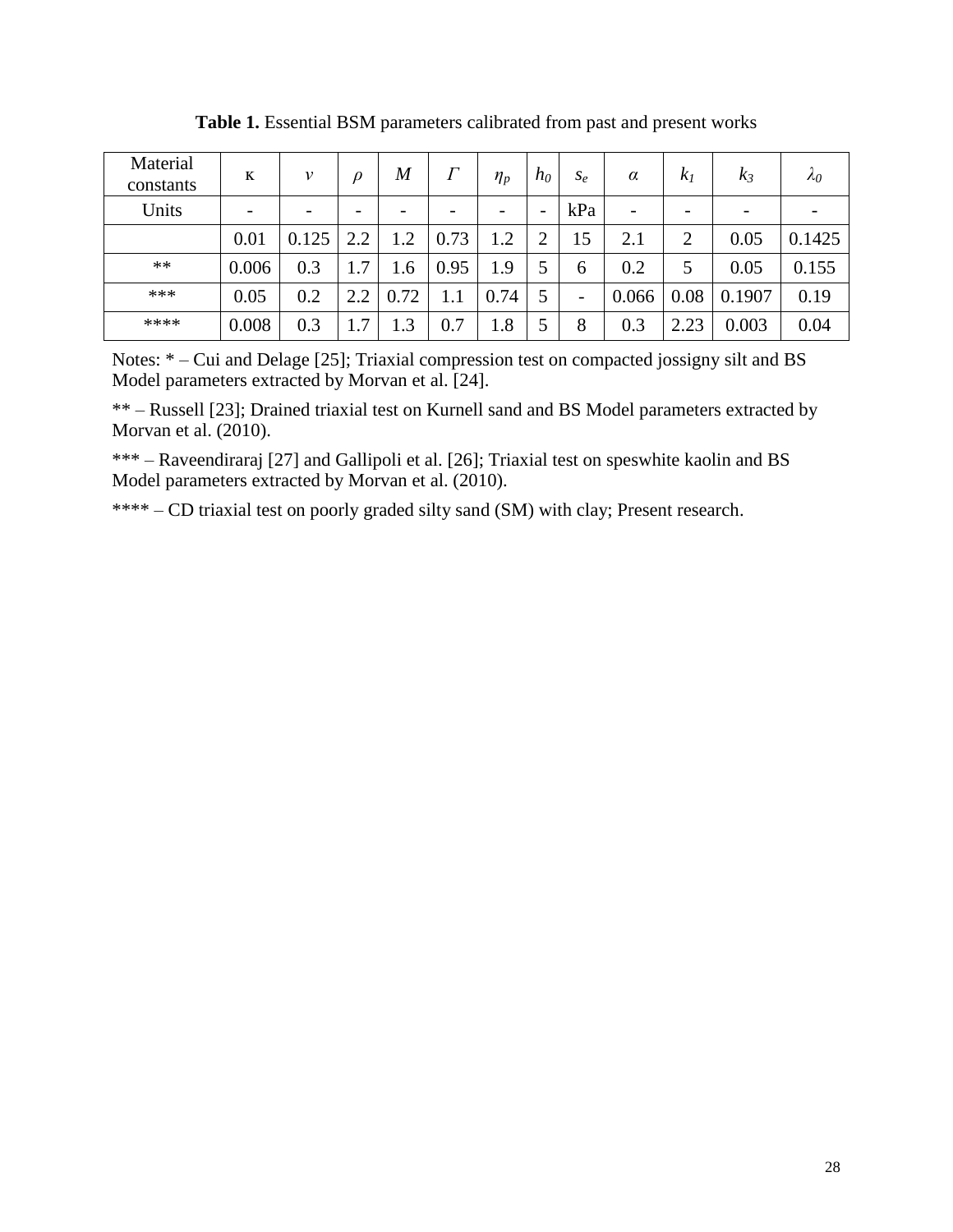| Parameter        | Current<br>work | Units             |  |  |
|------------------|-----------------|-------------------|--|--|
| $\lambda(0)$     | 0.020           |                   |  |  |
| K.               | 0.0015          |                   |  |  |
| ß                | 2.000           | MPa <sup>-1</sup> |  |  |
| r                | 0.260           |                   |  |  |
| $\boldsymbol{c}$ | 0.046           | MPa               |  |  |
| G                | 25.00           | MPa               |  |  |
| $\overline{M}$   | 1.420           |                   |  |  |
| $\boldsymbol{k}$ | 0.223           |                   |  |  |
|                  | 0.070           | MPa               |  |  |

**Table 2.** Essential BBM Parameters for current test material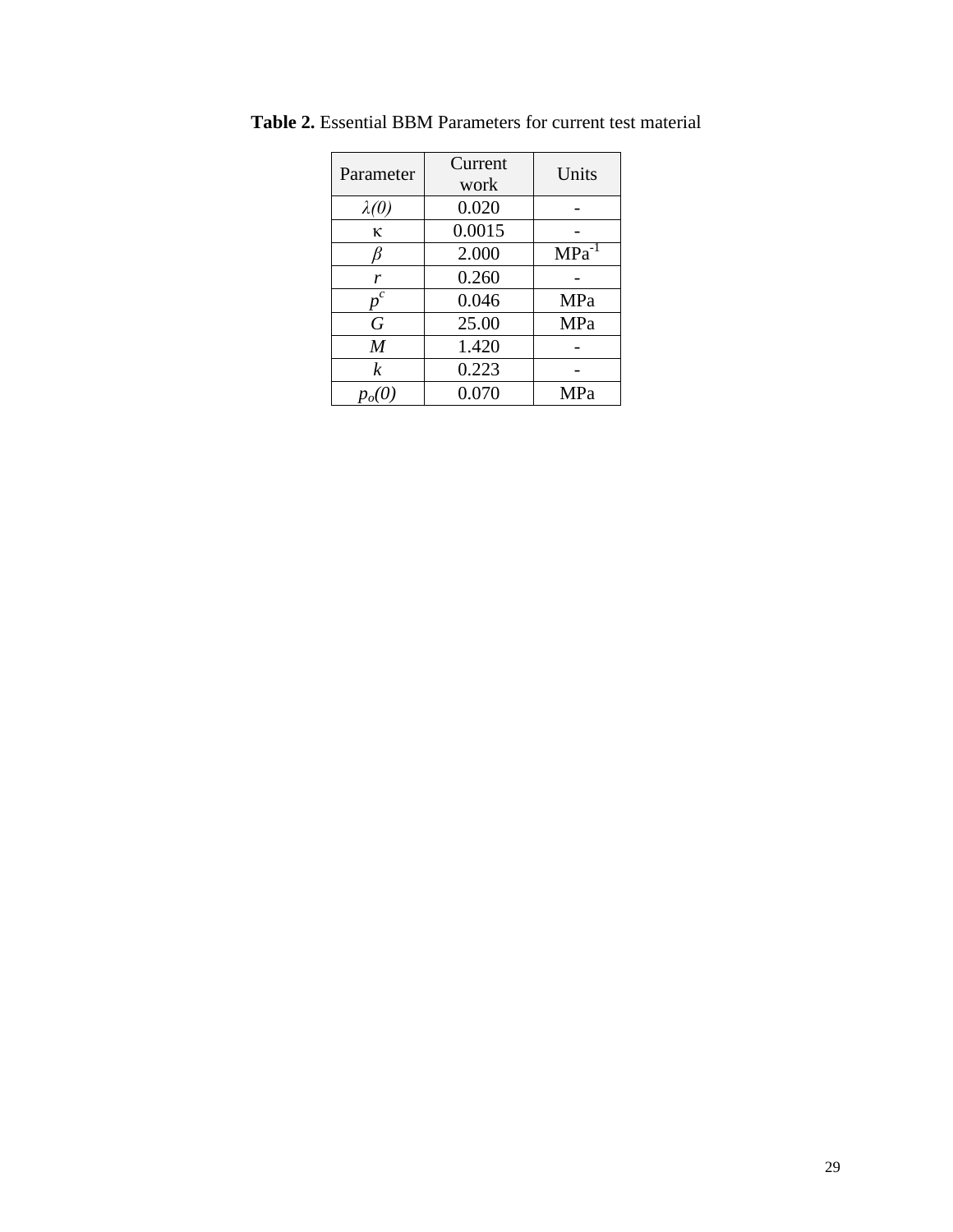#### **List of Figures**

**Figure 1.** Schematic layout of suction-controlled triaxial system

**Figure 2.** Panoramic view of actual unsaturated soil triaxial set up

**Figure 3.** Experimental response of SM soil from *s*-controlled CTC tests at matric suction,  $s =$ 250 kPa, and different net confining pressures: (a) stress-strain response, (b) volume change response

**Figure 4.** Experimental response of SM soil from *s*-controlled CTC tests at net confining stress,  $\sigma_3 - u_a = 100$  kPa and matric suctions,  $s = 0$ , 50, 250, 500, and 750 kPa

**Figure 5.** Radial mapping defining image point on the unsaturated bounding surface BS (modified from Bardet [7] model)

**Figure 6.** Comparison in  $p'$ -*s* plane between experimental yield stress  $(p'_{lim})$  and predicted loading collapse curve  $(\rho A_\pi)$ , with right side limiting the bounding surface

**Figure 7.** Experimental values of peak deviator stress and corresponding mean net pressure at *s*  $= 0$ , 50, 250, 500, and 750 kPa at three net confining pressures (i.e.,  $\sigma_3 - u_a = 100$ , 200 and 300 kPa), defining limit state line slope

**Figure 8.** Parametric study of BS model predictions showing effect of LSL slope *ηp*: (a) stressstrain response, (b) volume change response

**Figure 9.** Experimental and BSM predicted a) Stress strain; b) Volume change response and c) Explanatory sketch: modeling strain-softening and dilatancy via swell-shrink of bounding surfaces with induced loading along CTC stress path using CD300-250 test results and presented BS model

**Figure 10.** Experimental and BSM/BBM predictions of saturated silty sand response at different net confining pressures: (a), (b) stress-strain response, and (c) volume change response

**Figure 11.** Experimental and BSM/BBM predictions of unsaturated silty sand response at matric suction,  $s = 50$  kPa, and different net confining pressures: (a), (b) stress-strain response, and (c) volume change response

**Figure 12.** Experimental and BSM/BBM predictions of unsaturated silty sand response at matric suction,  $s = 250$  kPa, and different net confining pressures: (a), (b) stress-strain response, and (c) volume change response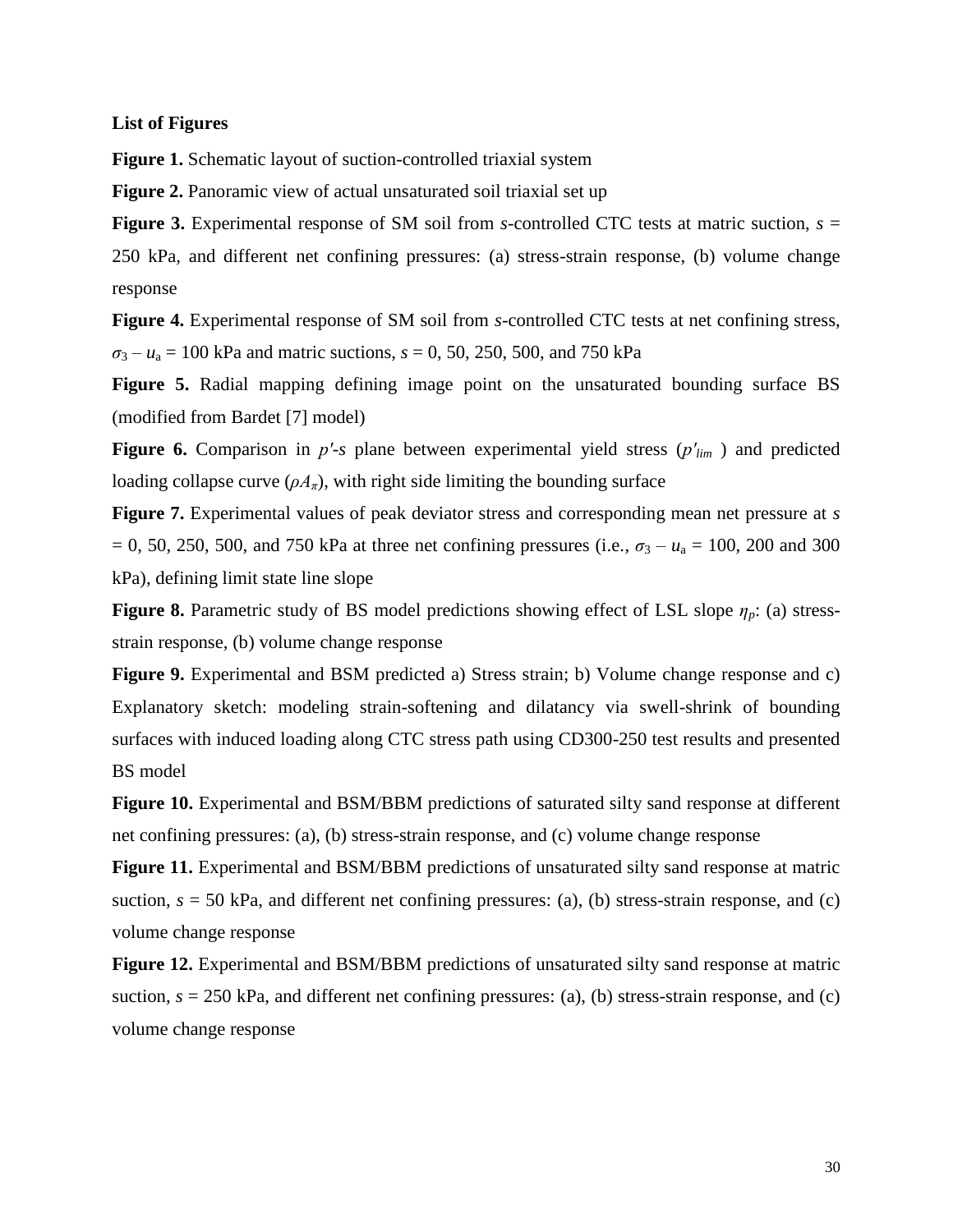**Figure 13.** Experimental and BSM/BBM predictions of unsaturated silty sand response at matric suction,  $s = 500$  kPa, and different net confining pressures(a), (b) stress-strain response, and (c) volume change response

**Figure 14.** Experimental and BSM/BBM predictions of unsaturated silty sand response at matric suction,  $s = 750$  kPa, and different net confining pressures: (a), (b) stress-strain response, and (c) volume change response

**Figure 15.** Comparison of predicted and measured values of deviator stress at peak and critical state failure as postulated by the BSM and BBM framework

Figure 16. Current and previously reported values of critical state line slope variation with matric suction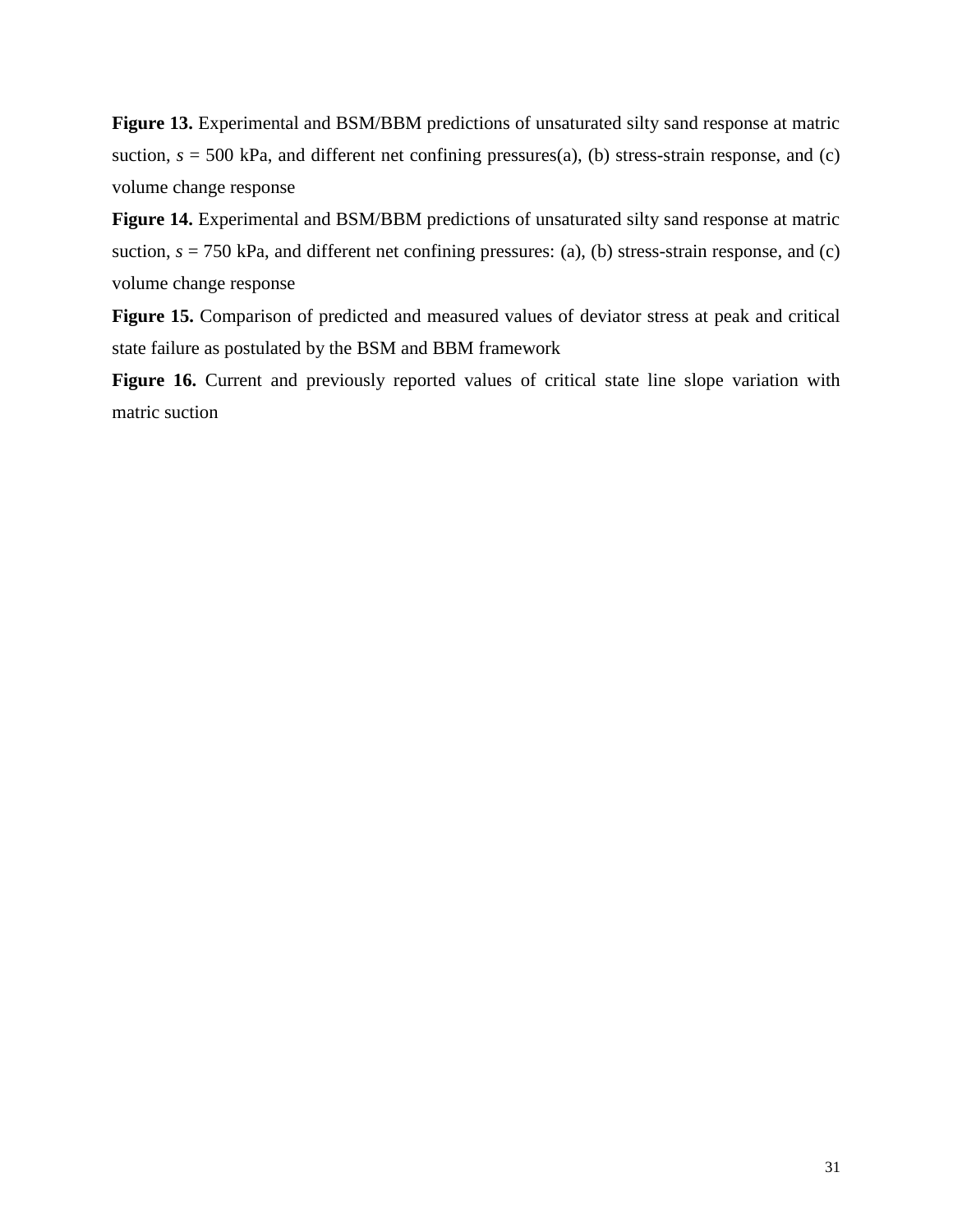## **Following is the list of symbols used in this paper:**

| π                                          | equivalent pore pressure                                            |
|--------------------------------------------|---------------------------------------------------------------------|
| $\eta$                                     | stress ratio $q/p$                                                  |
| $\eta_p$ , $\eta_{cr}$                     | maximum stress ratio at peak state and critical state failure       |
| $\bar{\sigma}$                             | projection of stress state i.e., image point on bounding surface    |
| $\delta$                                   | distance between stress state and image stress                      |
| p, q, p'                                   | mean pressure, deviator stress, and net mean pressure               |
| $\bar{p}, \bar{q}$                         | mean pressure and deviator stress at image point                    |
| $p'_{cr}$ , $q_{cr}$                       | mean net pressure and deviator stress at critical state             |
| $\varepsilon_i$ i = 1, 2, 3                | components of strain in triaxial space                              |
| $\varepsilon_p,\,\varepsilon_q$            | volumetric and deviator strain                                      |
| $\varepsilon_p^e, \varepsilon_q^e$         | elastic volumetric and deviator strain                              |
| $\varepsilon_p^p$ , $\varepsilon_q^p$      | plastic volumetric and deviator strain                              |
| $A, A_\pi$                                 | position of bounding surface summit on the p-axis                   |
| $K_p$                                      | elastic bulk modulus                                                |
| $e, e_c, e_0$                              | present, critical, and initial voids ratio                          |
| $G, K_q$                                   | elastic shear moduli                                                |
| g                                          | amplitude of gradient of bounding surface at image stress           |
| $H, H_b, H_\delta$                         | plastic moduli                                                      |
| $K_1, k_2, K_3$                            | material constants to account for unsaturated state                 |
| $l_1, l_2$                                 | material constants to account for unsaturated state                 |
| $M, M_\pi$                                 | position of bounding surface summit on the p-axis                   |
| $n_p$ , $n_q$ , $n_s$                      | components of unit vector normal to bounding surface at image point |
| S                                          | suction                                                             |
| $S_I$                                      | degree of saturation                                                |
| x, y                                       | normalized stress ratio, variable defining image position           |
| ζ                                          | plastic multiplier                                                  |
| $\alpha$ , $S_e$                           | constants defining water retention curve                            |
| K                                          | elastic volumetric deformability                                    |
| $\lambda_0$ , $\lambda$ , $\Gamma$ , $q_0$ | values determining position of the critical state                   |
| v                                          | elastic poisson ratio                                               |
| $\rho$                                     | aspect ratio of ellipse                                             |
| $\sigma_i$ i = 1, 2, 3                     | components of stress in triaxial space                              |